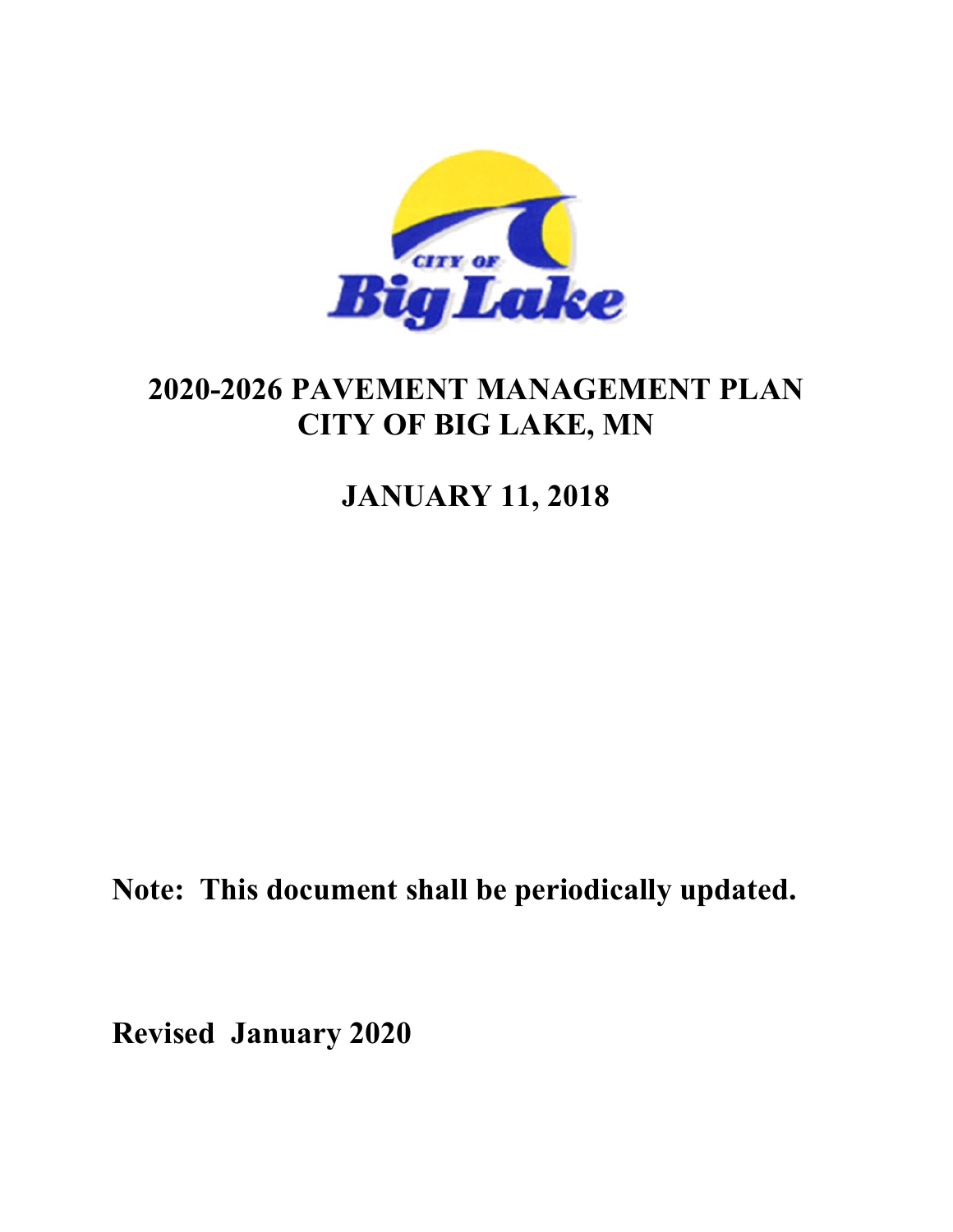# **Table of Contents**

| <b>Description</b>                          | Page(s)   |
|---------------------------------------------|-----------|
| <b>INTRODUCTION</b>                         |           |
| $2020 - 2026$ FINANCES                      |           |
| A. 2020 STREET REHABILTATION PROJECT        | $4 - 12$  |
| <b>B. 2022 STREET REHABILTATION PROJECT</b> | $13 - 16$ |
| C. 2024 STREET REHABILTATION PROJECT        | $18 - 25$ |
| D. 2026 STREET REHABILTATION PROJECT        | 26-36     |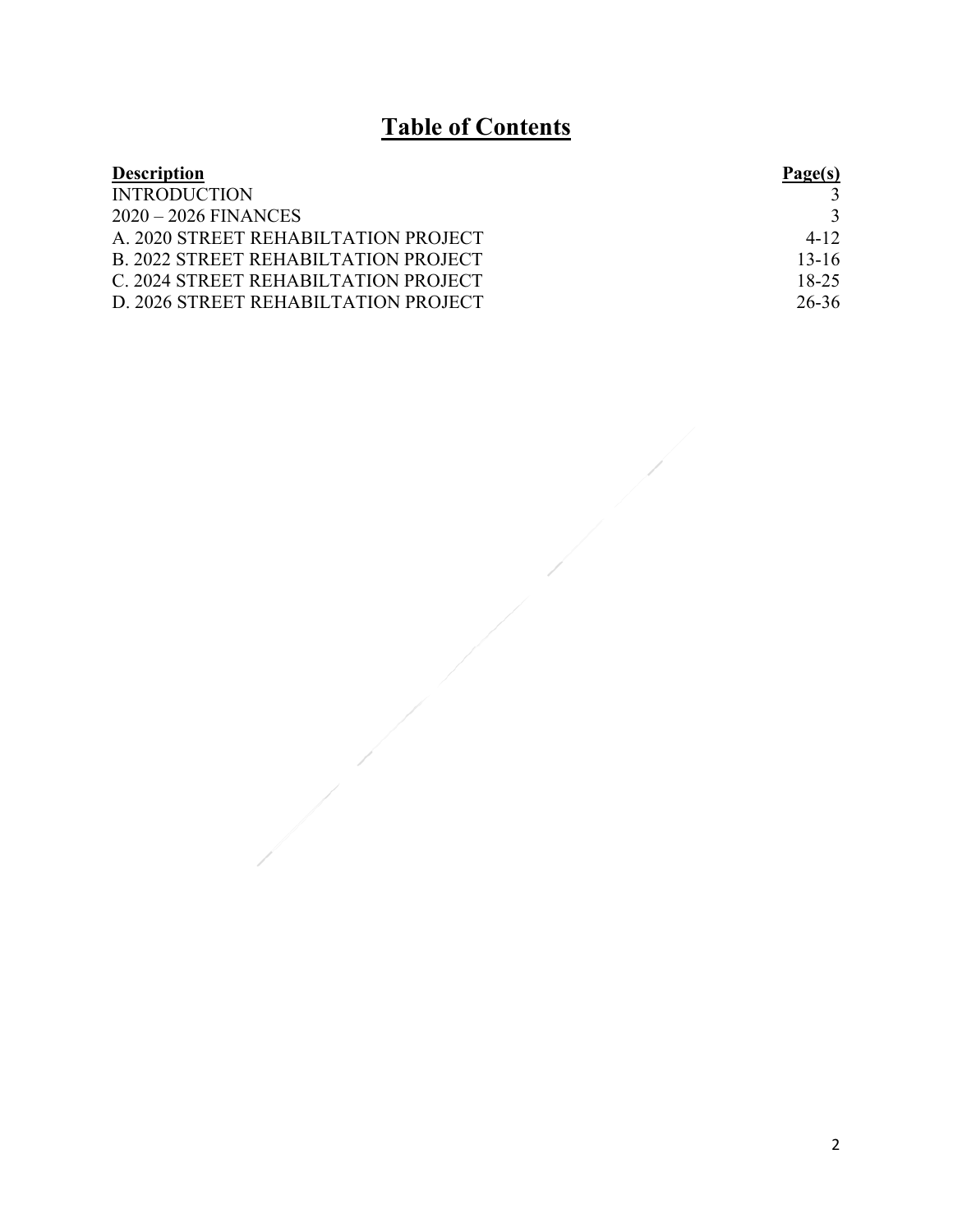#### **INTRODUCTION**

 This report provides a preliminary analysis of cost of likely street construction projects that are needed to keep city streets in good condition. Streets in higher condition are safer because they have higher skid resistance and typically do not pool water on the pavement. They also decay at a slower rate, so it can be more economical to maintain at a higher condition.

 All street segment were rated in 2017 with the PASER rating system. Streets where divided into segments by intersection or when there is a change in width, right of way, curbing or condition. Each segment was rated between 1 (worst) and 10 (new).

 This report considers two different options for street rehabilitation when the PASER rating is 5 or less, full depth reclamation or bituminous mill and overlay will be considered. Bituminous mill and overlay includes replacing approximately 1.5" - 2" of asphalt, repairing curb and base, working on utilities and upgrading pedestrian ramps to meet ADA standards. Full depth reclamation includes replacing asphalt and improving aggregate. Storm sewer and streetlights will also be added if necessary (if there looks to be more than 350' between streetlights), utility work will be done, and a sidewalk will be constructed on one side. Reconstruction will likely include reclamation, curbing, pavement and utility upgrades.

There is assumed to be 5% per year increase of construction costs, considered from 2018.

| <b>FUNDING SUMMARY</b> |                           |                    |                    |
|------------------------|---------------------------|--------------------|--------------------|
| <b>Project Year</b>    | <b>Total Construction</b> | <b>Special</b>     | <b>Local Funds</b> |
|                        | Cost                      | <b>Assessments</b> | (Balance)          |
| 2020                   | \$3,149,563.63            | \$787,390.91       | \$2,362,172.73     |
| 2022                   | \$3,457,572.27            | \$864,393.07       | \$2,593,179.21     |
| 2024                   | \$2,714,137.64            | \$678,534.41       | \$2,035,603.23     |
| 2026                   | \$1,999,942.21            | \$499,985.55       | \$1,499,956.66     |
| <b>TOTALS</b>          | \$11,321,215.75           | \$2,830,303.94     | \$8,490,911.82     |

#### **2020 – 2026 FINANCES**

\*Special Assessments are 25% of total project costs, and Local Funds are the balance of Total Construction Cost, after assessments have been subtracted.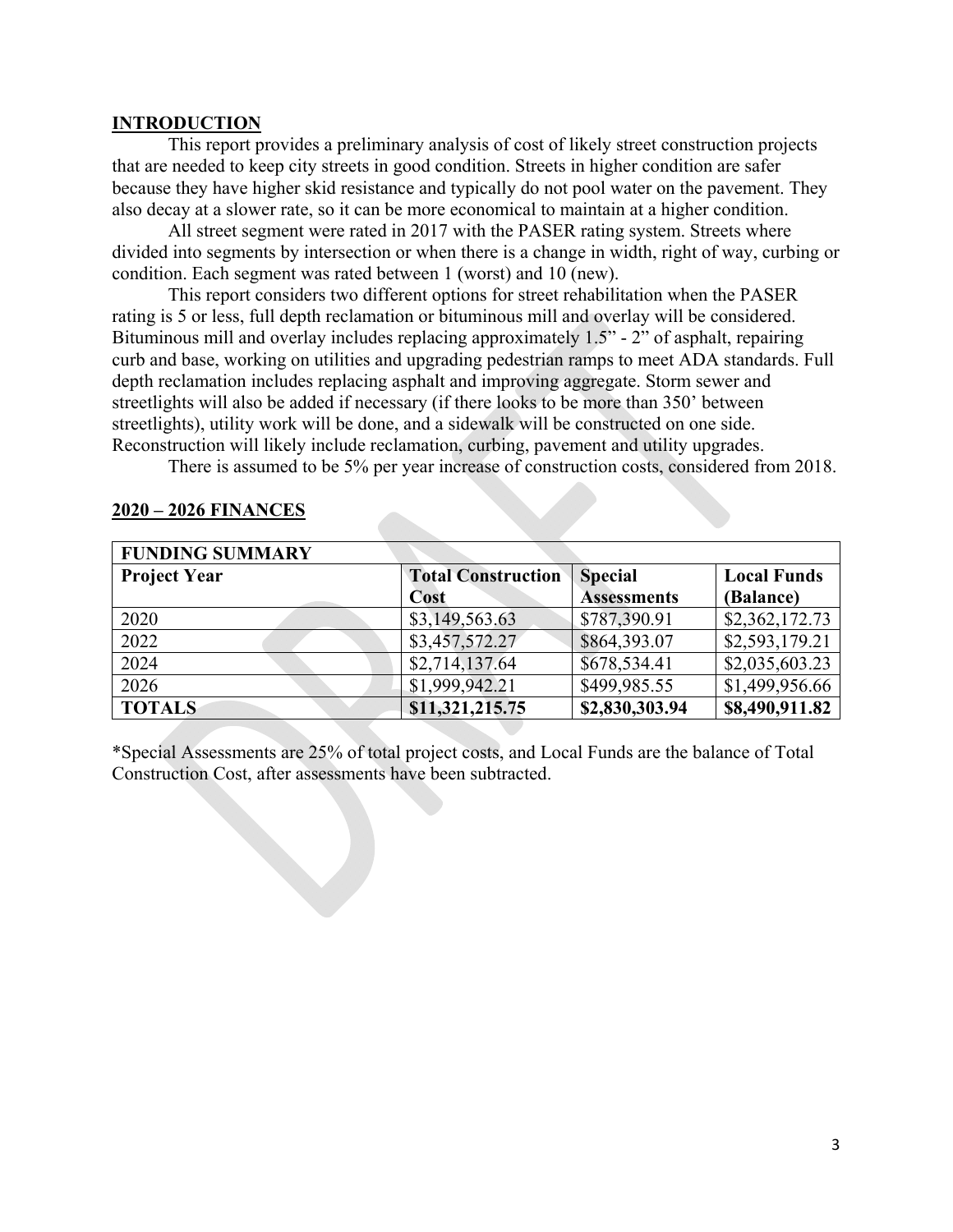## **A. 2020 STREET REHABILTATION PROJECT**

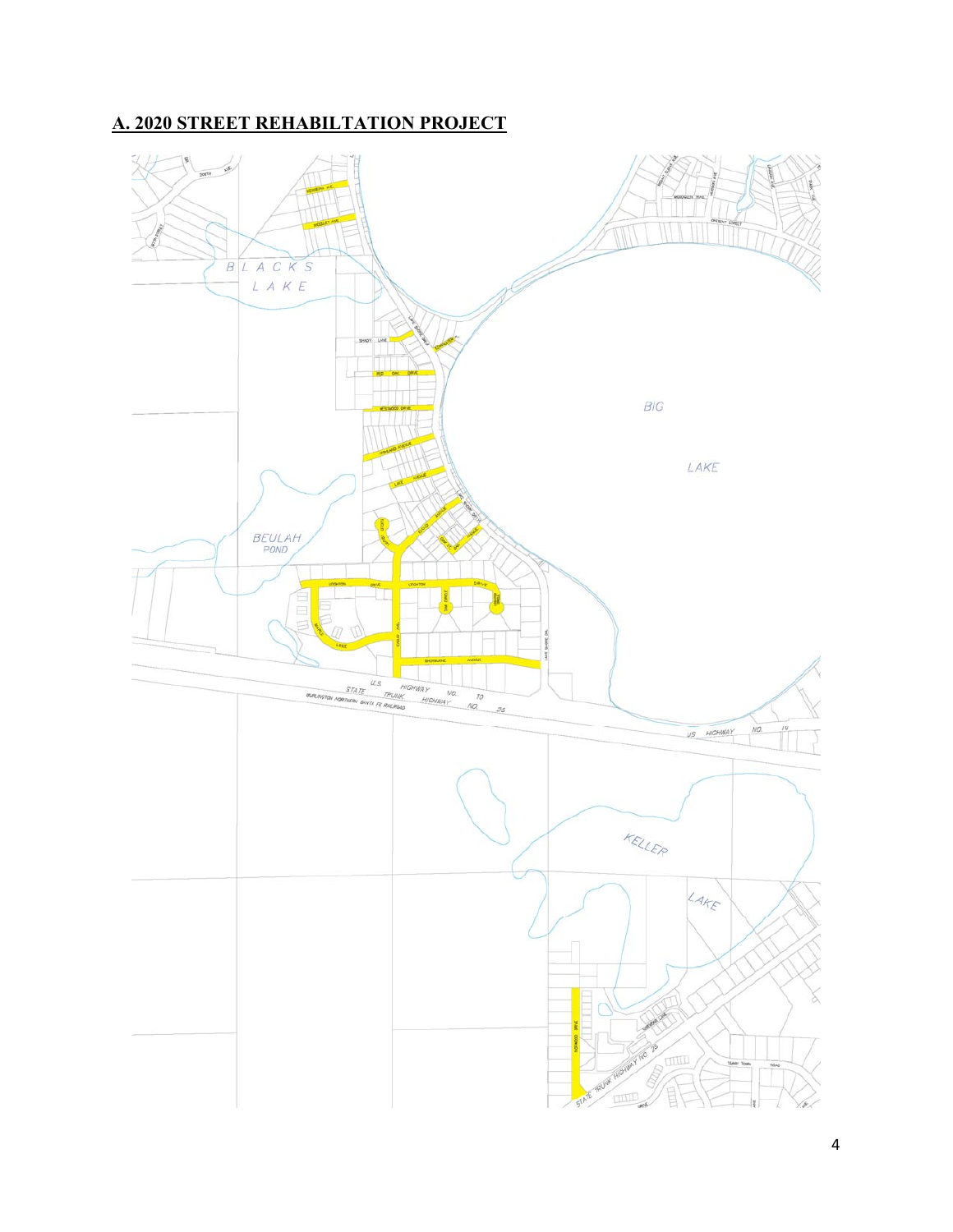#### **Existing Conditions**

#### Edgewater Pl. - Lakeshore Dr. to End of Street

Edgewater Place is a 20' wide residential dead end. The segment in this project is 148' long. It has no storm sewer or curb. It has a 40' right of way. There is no Cul-de-Sac on the end of this road. It is rated with a 4 on the PASER, so it is at a fair condition. It fulfills the requirements for streetlights.

#### Euclid Ave. - Lakeshore Dr. to Highway 10

Euclid Avenue is a 19'-36' wide street. The segment in this project is 2152' long. Most of the street does not have curbs. This is a MSAS route. It has no storm sewer. It has a 50-66' right of way. It is rated with a 3-4 on the PASER, so it is at a poor to fair condition. It does not fulfills the requirements for streetlights. For the middle section, the last work was done at 1986, and it has 2" of asphalt and 5" of aggregate.

#### Euclid Cir. - Euclid Ave. to Cul-de-Sac

Euclid Circle is a 32' wide residential dead end. The segment in this project is 348' long. It has storm sewer and curb. It has a 66' right of way. There is a 102' Cul-de-Sac with a 120' right of way on the end of this road. It is rated with a 3 on the PASER, so it is at a poor condition. It does not fulfills the requirements for streetlights. The last work was done at 1986, and it has 2" of asphalt and 5" of aggregate.

Hennepin Ave. - Lakeshore Dr. to End of Street

Hennepin Avenue is a 20' wide residential dead end. The segment in this project is 453' long. It has no storm sewer or curb. It has a 50' right of way. There is no Cul-de-Sac on the end of this road. It is rated with a 2 on the PASER, so it is at a very poor condition. It fulfills the requirements for streetlights. This could be transferred to the 2024 project to save costs. Highland Ave. - Lakeshore Dr. to End of Street

Highland Avenue is a 31' wide residential dead end. The segment in this project is 479' long. It has no storm sewer or curb. It has a 60' right of way. There is no Cul-de-Sac on the end of this road. It is rated with a 4 on the PASER, so it is at a fair condition. It fulfills the requirements for streetlights.

#### Lake Ave. - Lakeshore Dr. to End of Street

Lake Avenue is a 21' wide residential dead end. The segment in this project is 528' long. It has no storm sewer or curb. It has a 50' right of way. There is no Cul-de-Sac on the end of this road. It is rated with a 3 on the PASER, so it is at a poor condition. It fulfills the requirements for streetlights.

#### Leighton Cir. - Leighton Dr. to Cul-de-Sac

Leighton Circle is a 41' wide residential dead end. The segment in this project is 1647' long. It has curb but no storm sewer. It has a 66' right of way. There is a 100' Cul-de-Sac with a 120' right of way on the end of this road. It is rated with a 5 on the PASER, so it is at a fair condition. It fulfills the requirements for streetlights. The last work was done at 1986, and it has 2" of asphalt and 5" of aggregate.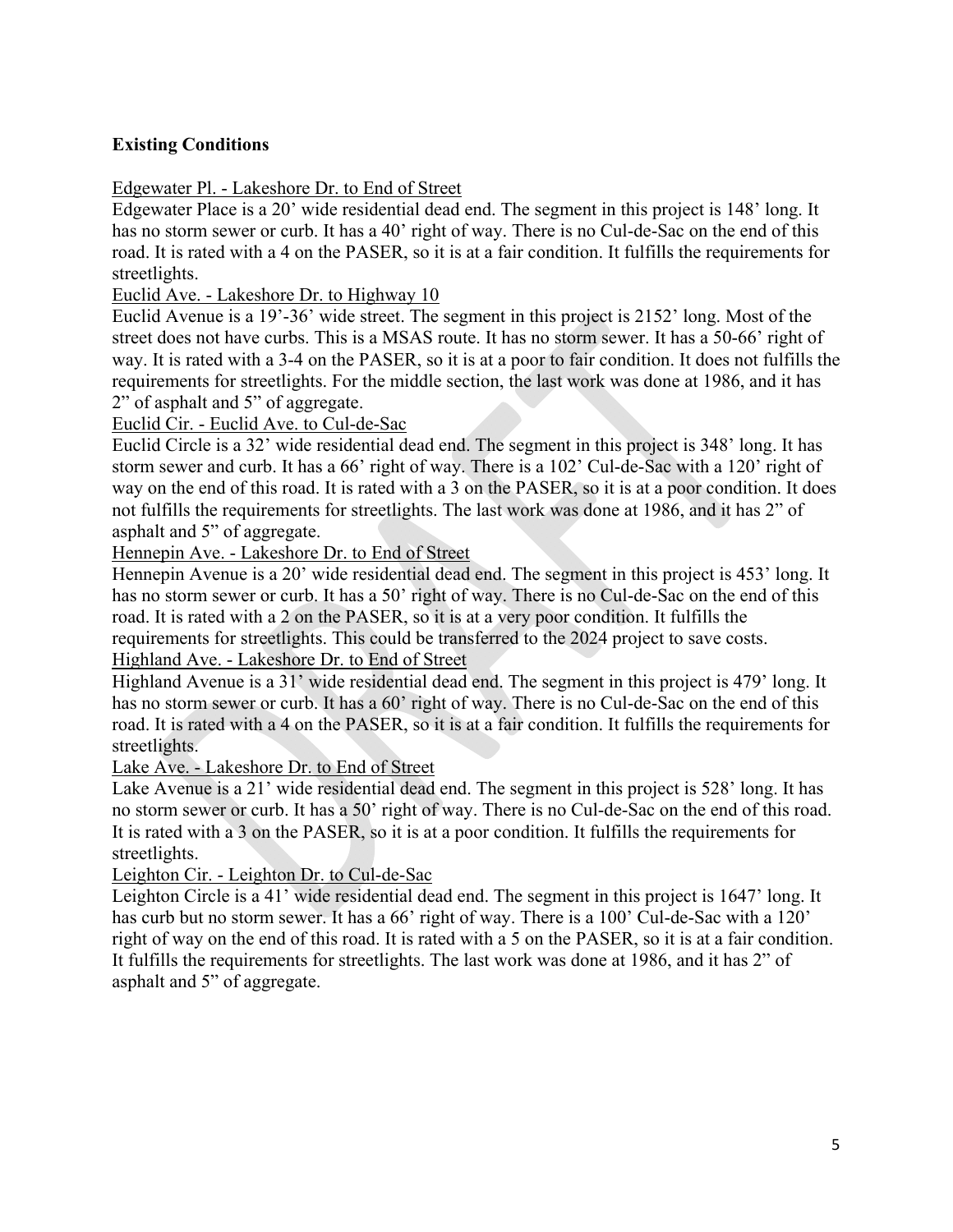Leighton Dr. - Leighton Cir. to End of Street, Unnamed street stub on Leighton Dr.

Leighton Drive is a 36' wide residential street. The segment in this project is 1647' long. It has curb but no storm sewer. It has a 66' right of way. It is rated with a 4-5 on the PASER, so it is at a fair condition. It fulfills the requirements for streetlights. The last work was done at 1986, and it has 2" of asphalt and 5" of aggregate. There is a start of an unnamed street or park entrance that is not used on this street.

Maple Ln. - Lakeshore Dr. to End of Street

Maple Lane is a 36' wide residential street. The segment in this project is 1056' long. It has curb and storm sewer. It has a 66' right of way. It is rated with a 5 on the PASER, so it is at a fair condition. It does not fulfills the requirements for streetlights.

Nicollet Ave. - Lakeshore Dr. to End of Street

Nicollet Avenue is a 20' wide residential dead end. The segment in this project is 1492' long. It has no storm sewer or curb. It has a 50' right of way. There is no Cul-de-Sac on the end of this road. It is rated with a 2 on the PASER, so it is at a very poor condition. It fulfills the requirements for streetlights. This could be transferred to the 2024 project to save costs. Norwood Dr. - Lake St. to Cul-de-Sac

Norwood Drive is a 32' wide residential dead end. The segment in this project is 1664' long. It has storm sewer and curb. It has a 66' right of way. There is a Cul-de-Sac on the end of this road. It is rated with a 3 on the PASER, so it is at a poor condition. It partly fulfills the requirements for streetlights. This could be transferred to the 2026 project to save costs.

Oak Ave. - Lakeshore Dr. to Oak St.

Oak Avenue is a 22' wide residential street. The segment in this project is 272' long. It has no storm sewer or curb. It has a 50' right of way. It is rated with a 3 on the PASER, so it is at a poor condition. It fulfills the requirements for streetlights.

Oak Cir. - Leighton Dr. to Cul-de-Sac

Oak Circle is a 32' wide residential dead end. The segment in this project is 238' long. It has curb but no storm sewer. It has a 66' right of way. There is a 100' Cul-de-Sac with a 120' right of way on the end of this road. It is rated with a 5 on the PASER, so it is at a fair condition. It fulfills the requirements for streetlights. The last work was done at 1986, and it has 2" of asphalt and 5" of aggregate.

Oak St. - Oak Ave. to End of Street

Oak Street is a 22' wide residential dead end. The segment in this project is 175' long. It has no storm sewer or curb. It has a 50' right of way. There is no Cul-de-Sac on the end of this road. It is rated with a 3 on the PASER, so it is at a poor condition. It fulfills the requirements for streetlights.

Red Oak Dr. - Lakeshore Dr. to End of Street

Red Oak Drive is a 20' wide residential dead end. The segment in this project is 528' long. It has no storm sewer or curb. It has a 40' right of way. There is no Cul-de-Sac on the end of this road. It is rated with a 3 on the PASER, so it is at a poor condition. It fulfills the requirements for streetlights.

Shady Ln. - 380' on Street, from Lakeshore Dr.

Shady Lane is a 20' wide residential street. The segment in this project is 380' long. It has no storm sewer or curb. It has a 40' right of way. It is rated with a 3 on the PASER, so it is at a poor condition. It fulfills the requirements for streetlights. The project end where it does on this street because the rest of the street is rated with a PASER of 6, so it is in good condition.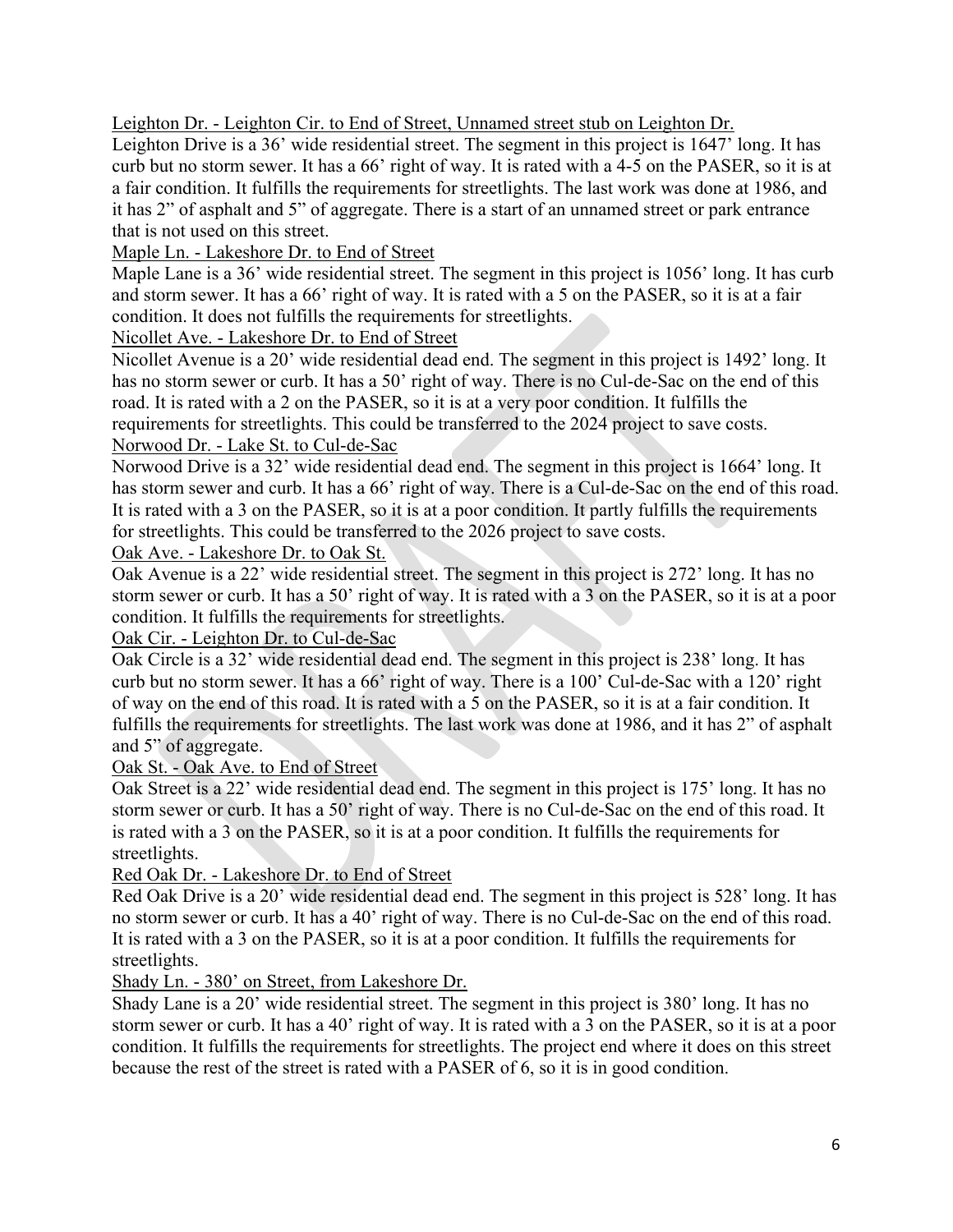Sherburne Ave. - Lakeshore Dr. to Euclid Ave.

Sherburne Ave is a 22 wide residential street. The segment in this project is 1056' long. This is a MSAS route. It does not have curb or storm sewer. It has a 66' right of way. It is rated with a 3 on the PASER, so it is at a poor condition. It partly fulfills the requirements for streetlights. Westwood Dr. - Lakeshore Dr. to End of Street

Westwood is a 20' wide residential dead end. The segment in this project is 528' long. It has no storm sewer or curb. It has a 40' right of way. There is no Cul-de-Sac on the end of this road. It is rated with a 3 on the PASER, so it is at a poor condition. It fulfills the requirements for streetlights.

## **Project**

Full Reconstruction

- Edgewater Pl. Lakeshore Dr. to End of Street
- Euclid Ave. Lakeshore Dr. to Highway 10
- Euclid Cir. Euclid Ave. to Cul-de-Sac
- Hennepin Ave. Lakeshore Dr. to End of Street
- Highland Ave. Lakeshore Dr. to End of Street
- Lake Ave. Lakeshore Dr. to End of Street
- Leighton Dr. Euclid Ave to Leighton Cir.
- Nicollet Ave. Lakeshore Dr. to End of Street
- Norwood Dr. Lake St. to Cul-de-Sac
- Oak Ave. Lakeshore Dr. to Oak St.
- Oak St. Oak Ave. to End of Street
- Red Oak Dr. Lakeshore Dr. to End of Street
- Shady Ln. 380' on Street, from Lakeshore Dr.
- Sherburne Ave. Lakeshore Dr. to Euclid Ave.
- Unnamed street stub on Leighton Dr.
- Westwood Dr. Lakeshore Dr. to End of Street

Bituminous Mill and Overlay

- Leighton Cir. Leighton Dr. to Cul-de-Sac
- Leighton Dr. Euclid Ave to End of Street (West End)
- Maple Ln. Lakeshore Dr. to End of Street
- Oak Cir. Leighton Dr. to Cul-de-Sac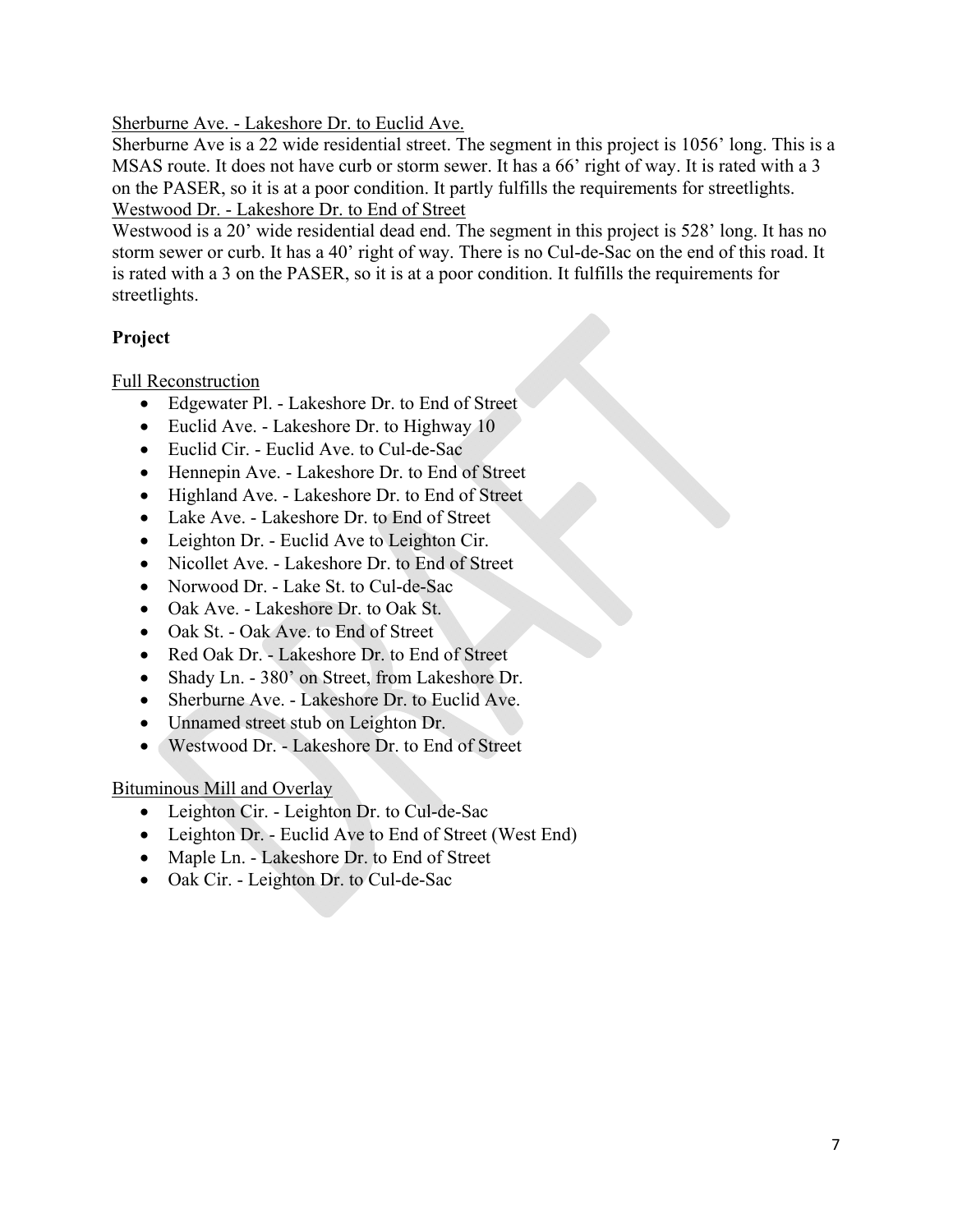### **2020 STREET SUMMARY**

| <b>Street</b>          | Location                                 | Overlay                    |                            | Curbing |             |                            |                                       | <b>NISAS</b> |
|------------------------|------------------------------------------|----------------------------|----------------------------|---------|-------------|----------------------------|---------------------------------------|--------------|
|                        |                                          | <b>Bituminous Mill and</b> | <b>Full Reconstruction</b> |         | Storm Sewer | <b>Streetlights Needed</b> | Poor Condition<br>(PASER less than 4) |              |
| Edgewater<br>P1.       | Lakeshore Dr. to End of<br><b>Street</b> | $0\%$                      | 100%                       | 0%      | 0%          | $\boldsymbol{0}$           | $0\%$                                 | $0\%$        |
| Euclid<br>Ave.         | Lakeshore Dr. to Highway<br>10           | $0\%$                      | 100%                       | 32%     | $0\%$       | $\mathbf{1}$               | 42%                                   | 100%         |
| Euclid Cir.            | Euclid Ave. to Cul-de-Sac                | $0\%$                      | 100%                       | 100%    | 29%         | $\mathbf{1}$               | 100%                                  | 0%           |
| Hennepin<br>Ave.       | Lakeshore Dr. to End of<br><b>Street</b> | $0\%$                      | 100%                       | 0%      | $0\%$       | $\boldsymbol{0}$           | 100%                                  | $0\%$        |
| Highland<br>Ave.       | Lakeshore Dr. to End of<br><b>Street</b> | 0%                         | 100%                       | $0\%$   | $0\%$       | $\boldsymbol{0}$           | $0\%$                                 | $0\%$        |
| Lake Ave.              | Lakeshore Dr. to End of<br><b>Street</b> | $0\%$                      | 100%                       | $0\%$   | $0\%$       | $\boldsymbol{0}$           | 100%                                  | $0\%$        |
| Leighton<br>Cir.       | Leighton Dr. to Cul-de-<br>Sac           | 100%                       | $0\%$                      | 100%    | 0%          | $\boldsymbol{0}$           | $0\%$                                 | $0\%$        |
| Leighton<br>Dr.        | Leighton Cir. to End of<br><b>Street</b> | 52%                        | 48%                        | 100%    | $0\%$       | $\boldsymbol{0}$           | 7%                                    | $0\%$        |
| Maple Ln.              | Lakeshore Dr. to End of<br><b>Street</b> | 100%                       | 0%                         | 100%    | 100%        | $\overline{2}$             | $0\%$                                 | $0\%$        |
| Nicollet<br>Ave.       | Lakeshore Dr. to End of<br><b>Street</b> | $0\%$                      | 100%                       | $0\%$   | $0\%$       | $\boldsymbol{0}$           | 100%                                  | $0\%$        |
| Norwood<br>Dr.         | Lake St. to Cul-de-Sac                   | $0\%$                      | 100%                       | $0\%$   | $0\%$       | $\mathbf{1}$               | 100%                                  | $0\%$        |
| Oak Ave.               | Lakeshore Dr. to Oak St.                 | $0\%$                      | 100%                       | $0\%$   | $0\%$       | $\boldsymbol{0}$           | 100%                                  | $0\%$        |
| Oak Cir.               | Leighton Dr. to Cul-de-<br>Sac           | 100%                       | $0\%$                      | 100%    | $0\%$       | $\boldsymbol{0}$           | $0\%$                                 | $0\%$        |
| Oak St.                | Oak Ave. to End of Street                | 0%                         | 100%                       | $0\%$   | $0\%$       | $\boldsymbol{0}$           | 100%                                  | 0%           |
| Red Oak<br>Dr.         | Lakeshore Dr. to End of<br><b>Street</b> | $0\%$                      | 100%                       | $0\%$   | 0%          | $\overline{0}$             | 100%                                  | $0\%$        |
| Shady Ln.              | 380' on Street, from<br>Lakeshore Dr.    | 0%                         | 100%                       | $0\%$   | 0%          | $\boldsymbol{0}$           | 100%                                  | $0\%$        |
| Sherburne<br>Ave.      | Lakeshore Dr. to Euclid<br>Ave.          | 0%                         | 100%                       | $0\%$   | $0\%$       | $\overline{2}$             | 100%                                  | 100%         |
| Unnamed<br>street stub | On Leighton Dr.                          | 0%                         | 100%                       | 100%    | $0\%$       | $\boldsymbol{0}$           | $0\%$                                 | $0\%$        |
| Westwood<br>Dr.        | Lakeshore Dr. to End of<br><b>Street</b> | $0\%$                      | 100%                       | $0\%$   | $0\%$       | $\boldsymbol{0}$           | 100%                                  | $0\%$        |
| <b>TOTALS</b>          |                                          | 19%                        | 81%                        | 34%     | 9%          | $\overline{7}$             | 60%                                   | 26%          |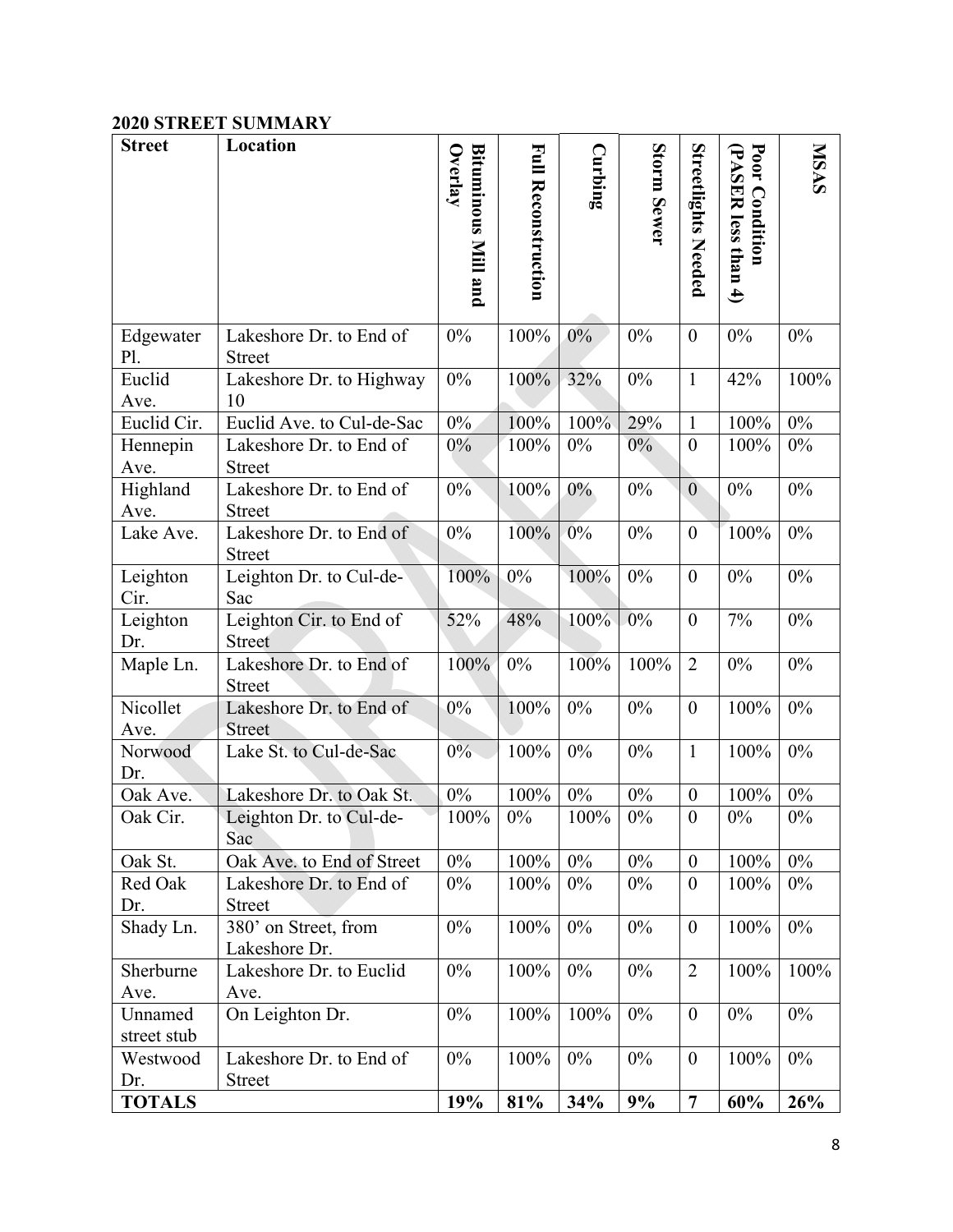## **2020 STREET REHABILTATION PROJECT: TOTAL ESTIMATED QUANTITIES FOR RECONSTRUCTION**

| <b>Street</b>          | Location                                 | Length (LF) | $\text{Curlning}(\text{LF})$ | (SY)<br>Reclamation | New Pavement<br>$\mathbf{\Xi}$ | <b>Aggregate Base</b><br>(TN) | Storm Sewer<br><b>EF</b> | Streetlights (EA) |
|------------------------|------------------------------------------|-------------|------------------------------|---------------------|--------------------------------|-------------------------------|--------------------------|-------------------|
|                        |                                          |             |                              |                     |                                |                               |                          |                   |
| Edgewater Pl.          | Lakeshore Dr. to<br>End of Street        | 148         | 296                          | 329                 | 94                             | 239                           | 296                      | $\boldsymbol{0}$  |
| Euclid Ave.            | Lakeshore Dr. to<br>Highway 10           | 2,152       | 4,304                        | 6,426               | 1,361                          | 3,472                         | 4,304                    | $\mathbf{1}$      |
| Euclid Cir.            | Euclid Ave. to Cul-<br>de-Sac            | 348         | 696                          | 2,069               | 220                            | 561                           | 492                      | $\mathbf{1}$      |
| Hennepin<br>Ave.       | Lakeshore Dr. to<br>End of Street        | 453         | 906                          | 1,007               | 287                            | 731                           | 906                      | $\boldsymbol{0}$  |
| Highland<br>Ave.       | Lakeshore Dr. to<br>End of Street        | 479         | 958                          | 1,650               | 303                            | 773                           | 958                      | $\boldsymbol{0}$  |
| Lake Ave.              | Lakeshore Dr. to<br>End of Street        | 528         | 1,056                        | 1,232               | 334                            | 852                           | 1,056                    | $\boldsymbol{0}$  |
| Leighton Dr.           | Euclid Ave to<br>Leighton Cir.           | 794         | 1,588                        | 3,264               | 502                            | 1,281                         | 1,588                    | $\boldsymbol{0}$  |
| Maple Ln.              | Lakeshore Dr. to<br>End of Street        | 492         | 984                          | 1,093               | 311                            | 794                           | 984                      | $\boldsymbol{0}$  |
| Norwood Dr.            | Lake St. to Cul-de-<br>Sac               | 1,664       | 3,328                        | 4,935               | 1,052                          | 2,685                         | 3,328                    | $\mathbf{1}$      |
| Oak Ave.               | Lakeshore Dr. to<br>Oak St.              | 272         | 544                          | 665                 | 172                            | 439                           | 544                      | $\boldsymbol{0}$  |
| Oak Cir.               | Oak Ave. to End of<br><b>Street</b>      | 175         | 350                          | 428                 | 111                            | 282                           | 350                      | $\boldsymbol{0}$  |
| Red Oak Dr.            | Lakeshore Dr. to<br>End of Street        | 528         | 1,056                        | 1,173               | 334                            | 852                           | 1,056                    | $\boldsymbol{0}$  |
| Shady Ln.              | 380' on Shady Ln.,<br>from Lakeshore Dr. | 380         | 760                          | 844                 | 240                            | 613                           | 760                      | $\boldsymbol{0}$  |
| Sherburne<br>Ave.      | Lakeshore Dr. to<br>Euclid Ave.          | 1,056       | 2,112                        | 2,581               | 668                            | 1,704                         | 2,112                    | $\overline{2}$    |
| Unnamed<br>street stub | On Leighton Dr.                          | 40          | 80                           | 164                 | 25                             | 65                            | 80                       | $\boldsymbol{0}$  |
| Westwood<br>Dr.        | Lakeshore Dr. to<br>End of Street        | 528         | 1,056                        | 1,173               | 334                            | 852                           | 1,056                    | $\boldsymbol{0}$  |
| <b>TOTAL AMOUNT</b>    |                                          | 10,037      | 20,074                       | 29,035              | 6,348                          | 16,193                        | 19,870                   | 5                 |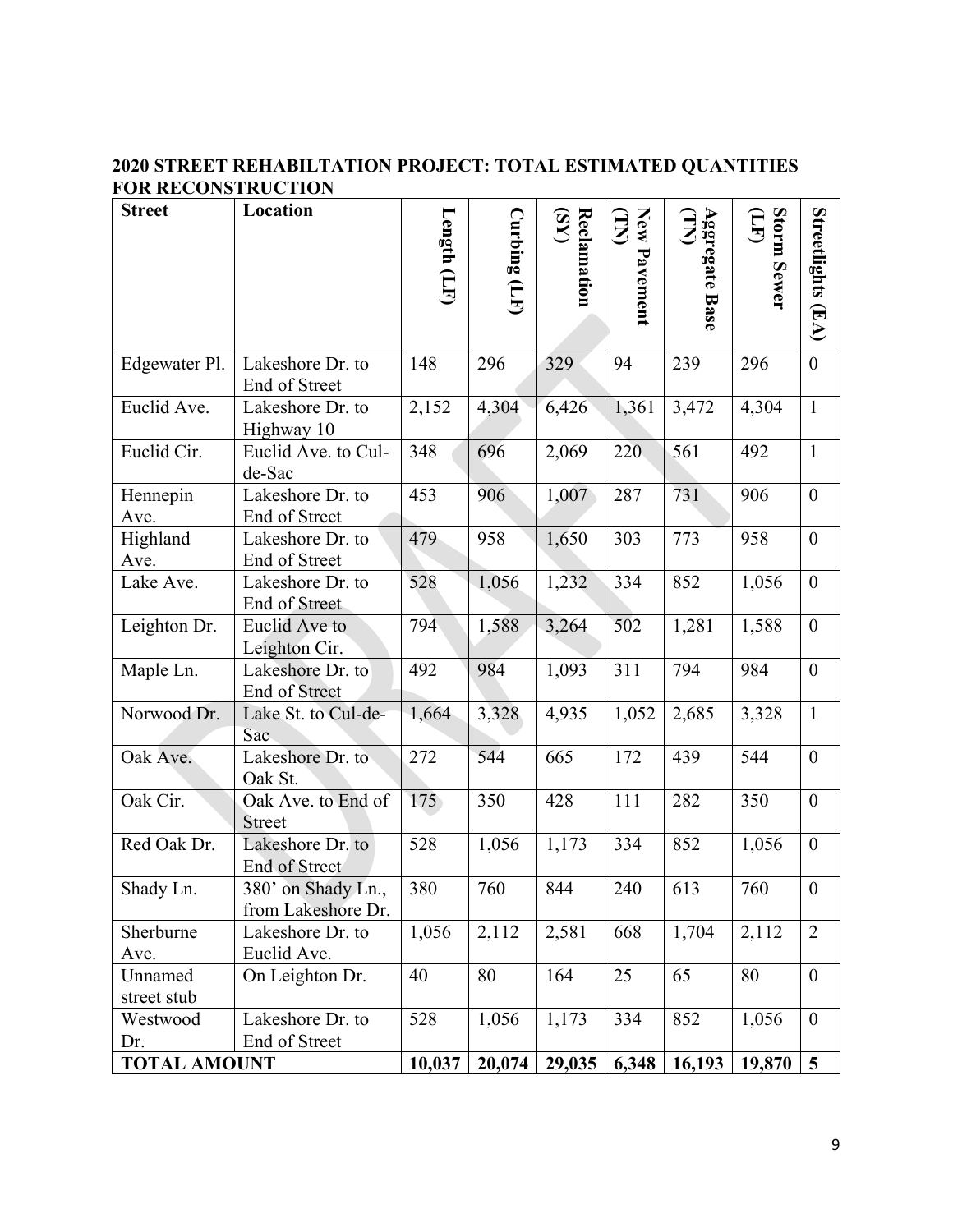#### **2020 STREET REHABILTATION PROJECT: TOTAL ESTIMATED QUANTITIES FOR MILL AND OVERLAY**

| <b>Street</b>       | Location                                  | Length<br>$\mathbf{G}$ | Milling(SY) | Curb<br><b>Repair</b><br>Ê | <b>Base</b><br><b>Repair</b><br>$\overline{\mathbf{S}}$ | ADA<br>Upgrade<br>(EA) | <b>Restoration</b><br>Boulevard<br>$\widehat{\Xi}$ | Pavement (TN) |
|---------------------|-------------------------------------------|------------------------|-------------|----------------------------|---------------------------------------------------------|------------------------|----------------------------------------------------|---------------|
| Leighton<br>Cir.    | Leighton Dr. to Cul-de-Sac                | 202                    | 1,508       | 40                         | 75                                                      | $\overline{0}$         | 404                                                | 191           |
| Leighton<br>Dr.     | Euclid Ave to End of Street<br>(West End) | 853                    | 3,128       | 171                        | 156                                                     | $\overline{0}$         | 1,706                                              | 396           |
| Maple Ln.           | Lakeshore Dr. to End of<br>Street         | 1,056                  | 3,872       | 211                        | 194                                                     | $\overline{0}$         | 2,112                                              | 490           |
| Oak Cir.            | Leighton Dr. to Cul-de-Sac                | 238                    | 1,522       | 48                         | 76                                                      | $\overline{0}$         | 476                                                | 193           |
| <b>TOTAL AMOUNT</b> |                                           | 2,349                  | 10,031      | 470                        | 502                                                     | $\bf{0}$               | 4,698                                              | 1,269         |

#### **2020 STREET REHABILTATION PROJECT: ESTIMATED QUANTITIE'S COSTS FOR RECONSTRUCTION**  b.

| Item                                | <b>Amount</b> | <b>Unit Cost</b> | Unit      | Cost         |  |
|-------------------------------------|---------------|------------------|-----------|--------------|--|
| Reclamation                         | 29,035        | \$3.31           | <b>SY</b> | \$96,033.63  |  |
| New Pavement                        | 6,348         | \$77.18          | TN        | \$489,937.96 |  |
| Curbing                             | 20,074        | \$19.85          | LF        | \$398,368.53 |  |
| Utility                             | 10,037        | \$11.03          | LF        | \$110,657.93 |  |
| <b>Aggregate Base</b>               | 16,193        | \$16.54          | TN        | \$267,792.18 |  |
| <b>Boulevard Restoration</b>        | 20,074        | \$11.03          | LF        | \$221,315.85 |  |
| <b>Driveway Restoration</b>         | 20,074        | \$22.05          | LF        | \$442,631.70 |  |
| Sidewalk                            | 10,037        | \$27.56          | LF        | \$276,644.81 |  |
| Miscellaneous                       | 10,037        | \$5.51           | LF        | \$55,328.96  |  |
| Engineering                         | 10,037        | \$11.03          | LF        | \$110,657.93 |  |
| <b>Storm Sewer</b>                  | 19,870        | \$22.05          | LF        | \$438,133.50 |  |
| Streetlight                         | 5             | \$5,512.50       | EA        | \$27,562.50  |  |
| <b>TOTAL COST</b><br>\$2,935,065.48 |               |                  |           |              |  |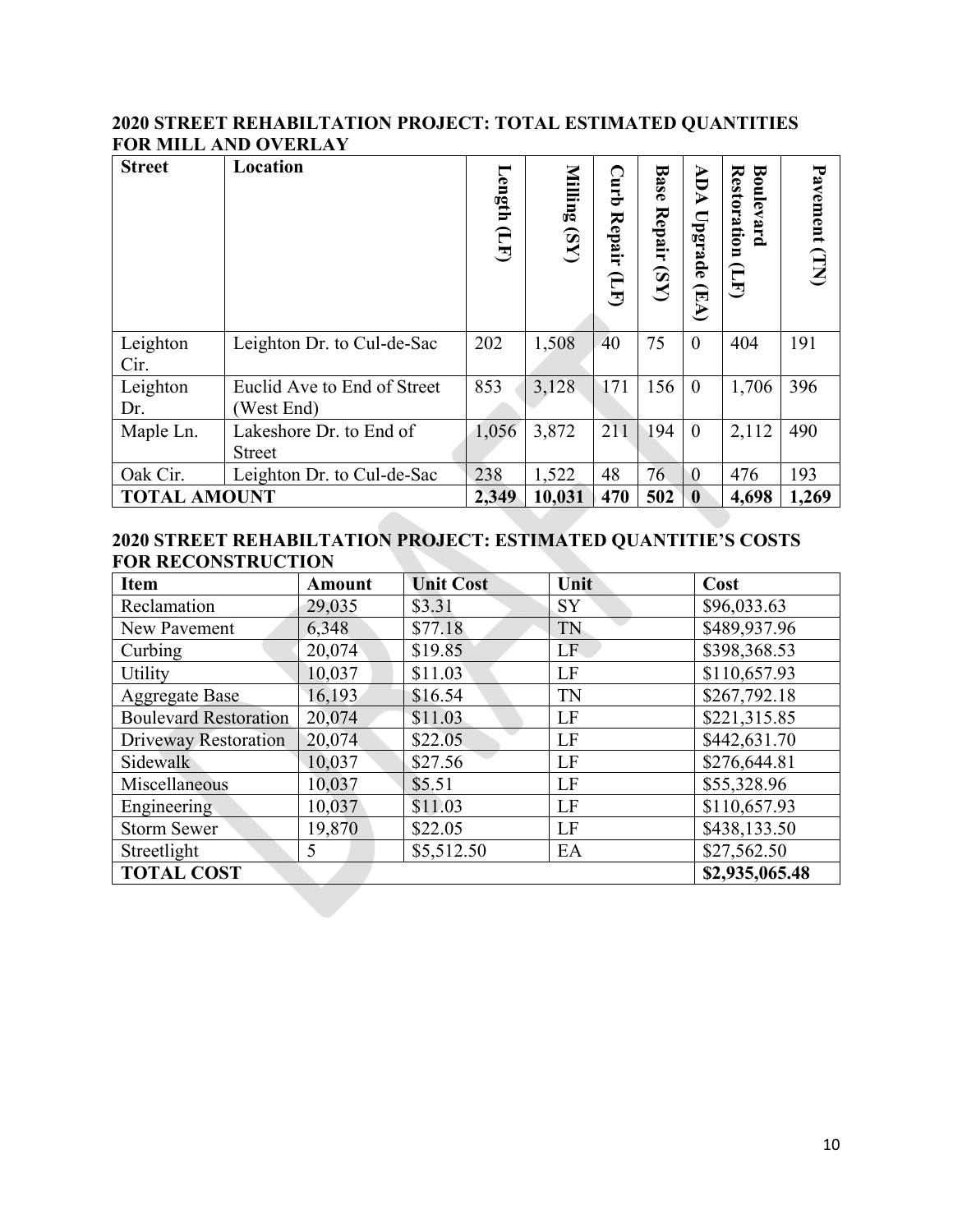| Item                         | <b>Amount</b> | <b>Unit Cost</b> | Unit      | Cost         |
|------------------------------|---------------|------------------|-----------|--------------|
| Mill Pavement Surface        | 10,031        | \$2.76           | <b>SY</b> | \$27,646.72  |
| Curb Repair                  | 470           | \$27.56          | LF        | \$12,948.86  |
| <b>Base Repair</b>           | 502           | \$27.56          | <b>SY</b> | \$13,823.36  |
| ADA Upgrade                  | $\theta$      | \$4,410.00       | EA        | \$0.00       |
| <b>Utility Work</b>          | 2,349         | \$5.51           | LF        | \$12,948.86  |
| <b>Boulevard Restoration</b> | 4,698         | \$2.21           | LF        | \$10,359.09  |
| New Pavement                 | 1,269         | \$77.18          | TN        | \$97,924.68  |
| Miscellaneous                | 2,349         | \$11.03          | LF        | \$25,897.73  |
| Engineering                  | 2,349         | \$5.51           | LF        | \$12,948.86  |
| <b>TOTAL COST</b>            |               |                  |           | \$214,498.16 |

#### **2020 STREET REHABILTATION PROJECT: ESTIMATED QUANTITIE'S COSTS FOR MILL AND OVERLAY**

## **2020 STREET REHABILTATION PROJECT: TOTAL ESTIMATED PROJECT COSTS**

| <b>Street</b>       | Location                           | <b>Estimated</b>   | <b>Estimated</b>   |
|---------------------|------------------------------------|--------------------|--------------------|
|                     |                                    | <b>Street Cost</b> | <b>Streetlight</b> |
|                     |                                    |                    | Cost               |
| Edgewater Pl.       | Lakeshore Dr. to End of Street     | \$42,610.49        | \$0.00             |
| Euclid Ave.         | Lakeshore Dr. to Highway 10        | \$625,016.66       | \$5,512.50         |
| Euclid Cir.         | Euclid Ave. to Cul-de-Sac          | \$99,980.54        | \$5,512.50         |
| Hennepin Ave.       | Lakeshore Dr. to End of Street     | \$130,422.64       | \$0.00             |
| Highland Ave.       | Lakeshore Dr. to End of Street     | \$139,844.62       | \$0.00             |
| Lake Ave.           | Lakeshore Dr. to End of Street     | \$152,209.83       | \$0.00             |
| Leighton Cir.       | Leighton Dr. to Cul-de-Sac         | \$27,421.32        | \$0.00             |
| Leighton Dr.        | Leighton Cir. to End of Street     | \$304,297.78       | \$0.00             |
| Maple Ln.           | Lakeshore Dr. to End of Street     | \$87,572.19        | \$0.00             |
| Nicollet Ave.       | Lakeshore Dr. to End of Street     | \$141,651.07       | \$0.00             |
| Norwood Dr.         | Lake St. to Cul-de-Sac             | \$483,172.54       | \$5,512.50         |
| Oak Ave.            | Lakeshore Dr. to Oak St.           | \$78,511.08        | \$0.00             |
| Oak Cir.            | Leighton Dr. to Cul-de-Sac         | \$28,766.88        | \$0.00             |
| Oak St.             | Oak Ave. to End of Street          | \$50,512.65        | \$0.00             |
| Red Oak Dr.         | Lakeshore Dr. to End of Street     | \$152,015.79       | \$0.00             |
| Shady Ln.           | 380' on Street, from Lakeshore Dr. | \$109,405.30       | \$0.00             |
| Sherburne Ave.      | Lakeshore Dr. to Euclid Ave.       | \$304,807.73       | \$11,025.00        |
| Unnamed street stub | On Leighton Dr.                    | \$11,766.25        | \$0.00             |
| Westwood Dr.        | Lakeshore Dr. to End of Street     | \$152,015.79       | \$0.00             |
| <b>TOTAL COST</b>   |                                    | \$3,122,001.13     | \$27,562.50        |

|  | <b>FUNDING SUMMARY</b> |
|--|------------------------|
|--|------------------------|

| <b>Street</b> | Location                                 | <b>Total</b><br>Construction<br>Cost | <b>Special</b><br><b>Assessments</b> | <b>Local Funds</b><br>(Balance) |
|---------------|------------------------------------------|--------------------------------------|--------------------------------------|---------------------------------|
| Edgewater Pl. | Lakeshore Dr. to End of<br><b>Street</b> | \$42,610.49                          | \$10,652.62                          | \$31,957.86                     |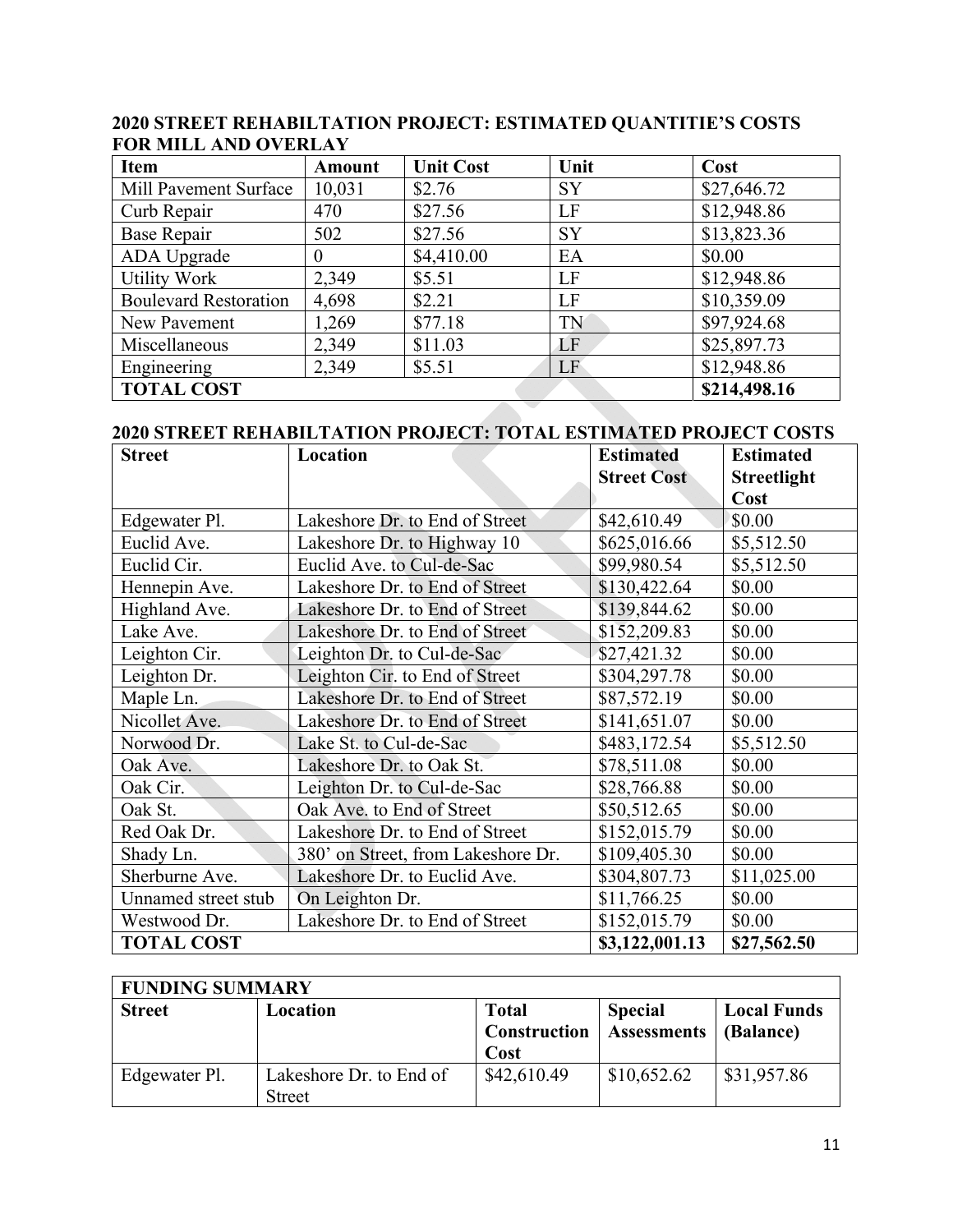| Euclid Ave.                   | Lakeshore Dr. to Highway<br>10           | \$630,529.16       | \$157,632.29 | \$472,896.87   |
|-------------------------------|------------------------------------------|--------------------|--------------|----------------|
| Euclid Cir.                   | Euclid Ave. to Cul-de-Sac                | \$105,493.04       | \$26,373.26  | \$79,119.78    |
| Hennepin Ave.                 | Lakeshore Dr. to End of<br><b>Street</b> | \$130,422.64       | \$32,605.66  | \$97,816.98    |
| Highland Ave.                 | Lakeshore Dr. to End of<br><b>Street</b> | \$139,844.62       | \$34,961.15  | \$104,883.46   |
| Lake Ave.                     | Lakeshore Dr. to End of<br><b>Street</b> | \$152,209.83       | \$38,052.46  | \$114,157.37   |
| Leighton Cir.                 | Leighton Dr. to Cul-de-<br>Sac           | \$27,421.32        | \$6,855.33   | \$20,565.99    |
| Leighton Dr.                  | Leighton Cir. to End of<br><b>Street</b> | \$304,297.78       | \$76,074.44  | \$228,223.33   |
| Maple Ln.                     | Lakeshore Dr. to End of<br><b>Street</b> | \$87,572.19        | \$21,893.05  | \$65,679.14    |
| Nicollet Ave.                 | Lakeshore Dr. to End of<br><b>Street</b> | \$141,651.07       | \$35,412.77  | \$106,238.31   |
| Norwood Dr.                   | Lake St. to Cul-de-Sac                   | \$488,685.04       | \$122,171.26 | \$366,513.78   |
| Oak Ave.                      | Lakeshore Dr. to Oak St.                 | \$78,511.08        | \$19,627.77  | \$58,883.31    |
| Oak Cir.                      | Leighton Dr. to Cul-de-<br>Sac           | \$28,766.88        | \$7,191.72   | \$21,575.16    |
| Oak St.                       | Oak Ave. to End of Street                | \$50,512.65        | \$12,628.16  | \$37,884.48    |
| Red Oak Dr.                   | Lakeshore Dr. to End of<br><b>Street</b> | \$152,015.79       | \$38,003.95  | \$114,011.84   |
| Shady Ln.                     | 380' on Street, from<br>Lakeshore Dr.    | \$109,405.30       | \$27,351.33  | \$82,053.98    |
| Sherburne Ave.                | Lakeshore Dr. to Euclid<br>Ave.          | \$315,832.73       | \$78,958.18  | \$236,874.55   |
| <b>Unnamed</b> street<br>stub | On Leighton Dr.                          | \$11,766.25        | \$2,941.56   | \$8,824.69     |
| Westwood Dr.                  | Lakeshore Dr. to End of<br><b>Street</b> | \$152,015.79       | \$38,003.95  | \$114,011.84   |
| <b>TOTALS</b>                 |                                          | \$3,149,563.6<br>3 | \$787,390.91 | \$2,362,172.73 |

\*Special Assessments are 25% of total project costs, and Local Funds are the balance of Total Construction Cost, after assessments have been subtracted.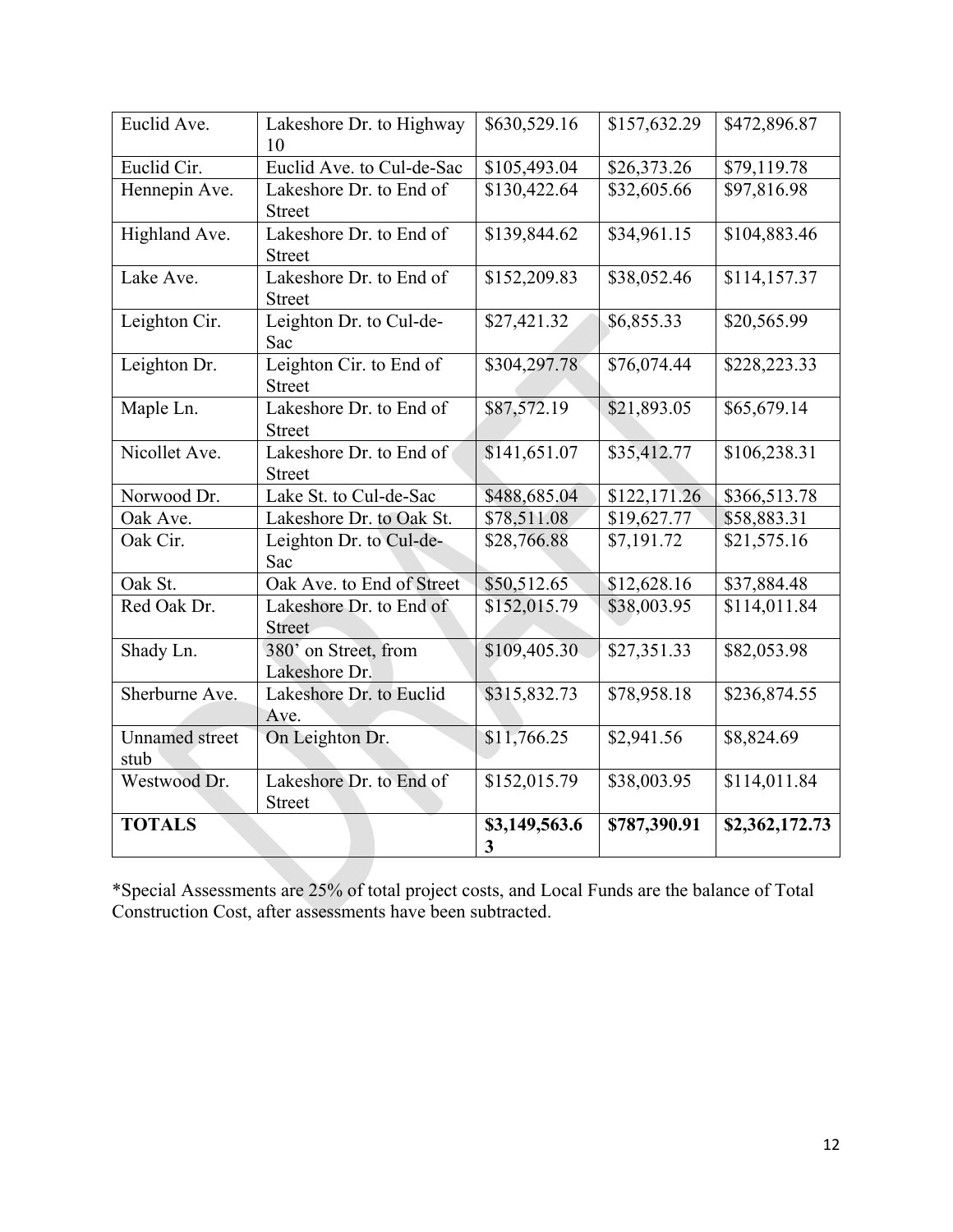## **B. 2022 STREET REHABILTATION PROJECT**



#### **Existing Conditions**

#### Birch Ave.

Birch Ave. is a 26' wide residential street. The segment in this project is 528' long. This is a MSAS route. It has no curb or storm sewer. It has a 66' right of way. It is rated with a 3 on the PASER, so it is at a poor condition. It fulfills the requirements for streetlights.

#### Park Ave.

Park Ave. is a 24'-32' wide residential street. Part of this street is a MSAS route, all of it east of Eagle Lake Road. The segment in this project is 4470' long. It has some curb and storm sewer at the west end of the project limits, but most of it does not. It has a 66' right of way. It is rated with a 3-4 on the PASER, so it is at a poor to fair condition. It fulfills the requirements for streetlights. Powell Cir. East

Powell Cir. East is a 24' wide residential dead end. The segment in this project is 231' long. It has no storm sewer or curb. It has a 66' right of way. There is an 80' Cul-de-Sac with a 120' right of way on the end of this road. It is rated with a 4 on the PASER, so it is at a fair condition. It fulfills the requirements for streetlights.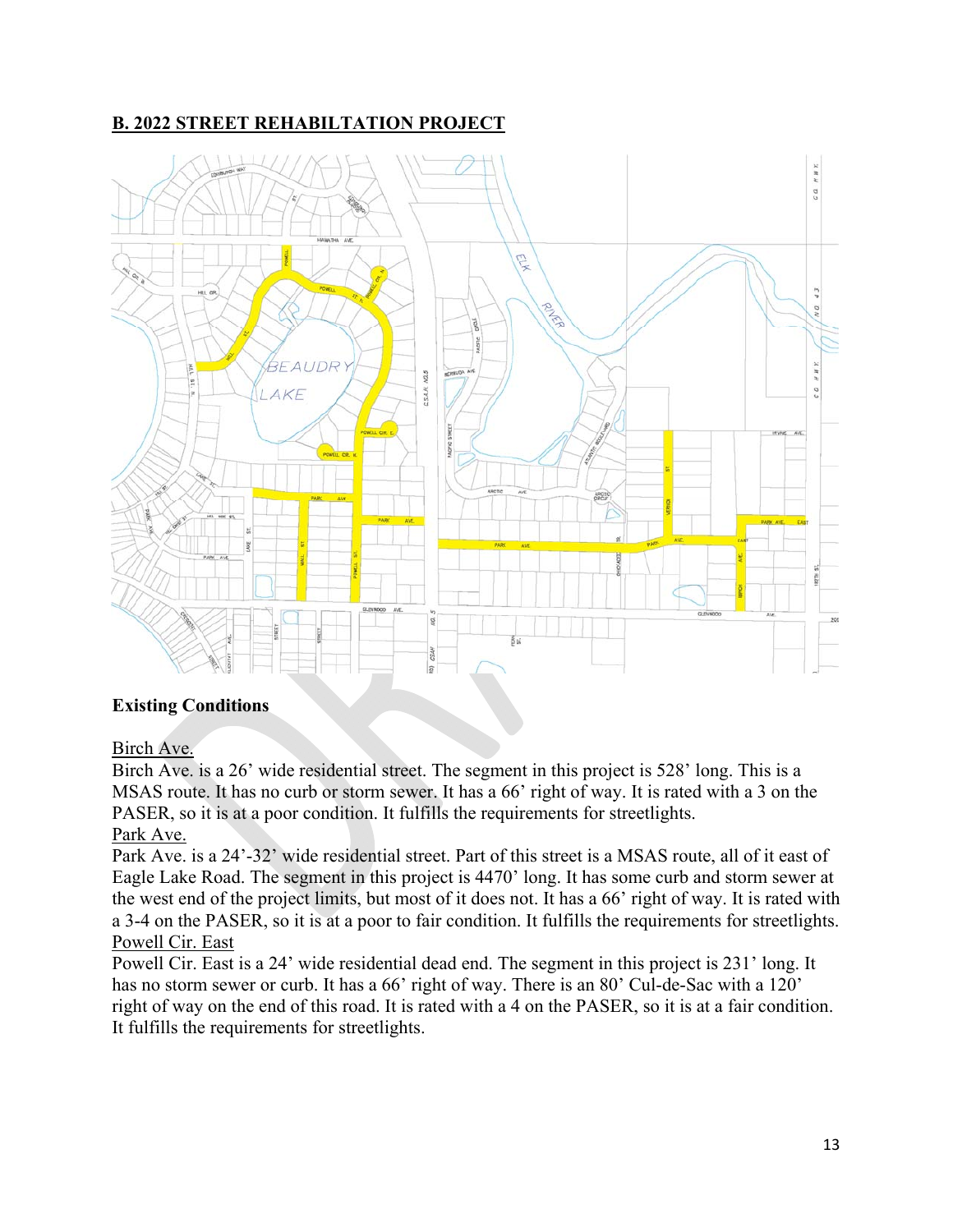Powell Cir. North

Powell Cir. North is a 28' wide residential dead end. The segment in this project is 247' long. It has no storm sewer or curb. It has a 66' right of way. There is an 80' Cul-de-Sac with a 120' right of way on the end of this road. It is rated with a 3 on the PASER, so it is at a poor condition. It does not fulfill the requirements for streetlights.

Powell Cir. West

Powell Cir. West is a 24' wide residential dead end. The segment in this project is 280' long. It has no storm sewer or curb. It has a 66' right of way. There is an 80' Cul-de-Sac with a 120' right of way on the end of this road. It is rated with a 4 on the PASER, so it is at a fair condition. It does not fulfill the requirements for streetlights.

#### Powell St. N

Powell St. N is a 25'-26' wide residential street. The segment in this project is 2988' long. This is a MSAS route. It has no storm sewer or curb. It has a 66' right of way. It is rated with a 3 on the PASER, so it is at a poor condition. It partly fulfills the requirements for streetlights.

#### Vernon St.

Vernon St is a 28' wide residential dead end. The segment in this project is 528' long. It has no storm sewer or curb. It has a 66' right of way. There is no Cul-de-Sac on the end of this road. It is rated with a 4 on the PASER, so it is at a poor condition. It partly fulfills the requirements for streetlights.

Wall St.

Wall St. is a 32' wide residential street. The segment in this project is 528' long. It has storm sewer and curb. It has a 66' right of way. It is rated with a 3 on the PASER, so it is at a poor condition. It fulfills the requirements for streetlights.

#### Will St.

Will St. is a 25' wide residential street. The segment in this project is 1056' long. It has no storm sewer or curb. It has a 66' right of way. It is rated with a 3 on the PASER, so it is at a poor condition. It partly fulfills the requirements for streetlights.

## **Project**

Full Reconstruction

- Birch Ave. Glenwood Ave. to Park Ave.
- Park Ave. County Rd. 43 to Lake St.
- Powell Cir. East Powell St. to Cul-de-Sac
- Powell Cir. North Powell St. to Cul-de-Sac
- Powell Cir. West Powell St. to Cul-de-Sac
- Powell St. N Glenwood Ave. to Hiawatha Ave.
- Vernon St. Park Ave. to End of Street
- Wall St. Glenwood Ave. to Park Ave.
- Will St. Powell St. to Hill St.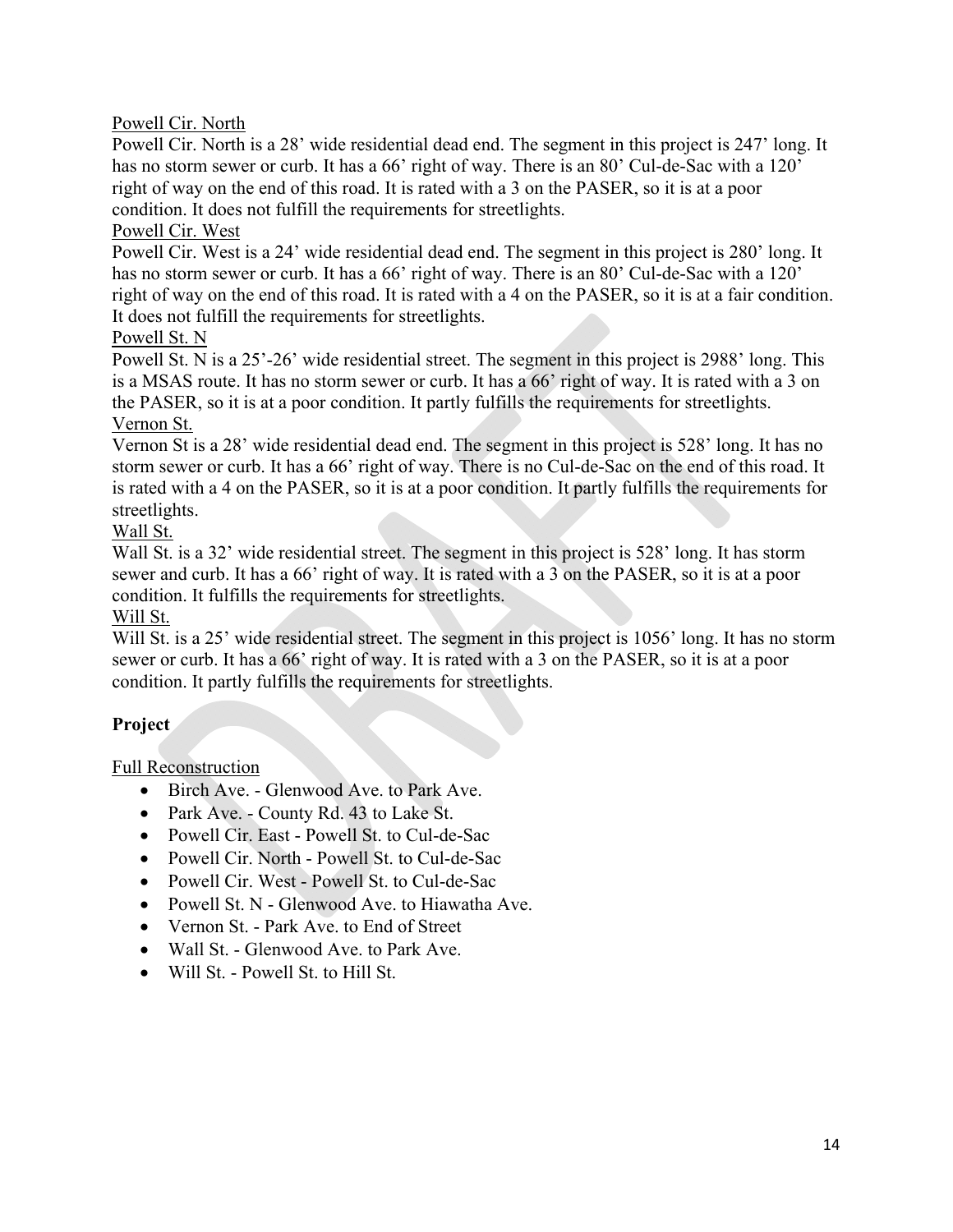#### **2022 STREET SUMMARY**

| <b>Street</b> | Location                   | and<br>Bituminous<br>Overlay<br>Mill | E<br><b>Reconstruction</b> | Curbing | Storm Sewer | Streetlights<br>Needed | Poor<br>PASER less<br>Condition<br>than<br>$\overline{4}$ | <b>NISAS</b> |
|---------------|----------------------------|--------------------------------------|----------------------------|---------|-------------|------------------------|-----------------------------------------------------------|--------------|
| Birch Ave.    | Glenwood Ave. to Park      |                                      |                            |         |             |                        |                                                           |              |
|               | Ave.                       | 0%                                   | 100%                       | 0%      | 0%          | 0                      | 100%                                                      | 100%         |
| Park Ave.     | County Rd. 43 to Lake St.  | 0%                                   | 100%                       | 17%     | 9%          | $\mathbf 0$            | 79%                                                       | 59%          |
| Powell Cir.   | Powell St. to Cul-de-Sac   |                                      |                            |         |             |                        |                                                           |              |
| East          |                            | 0%                                   | 100%                       | 0%      | 0%          | 0                      | 0%                                                        | 0%           |
| Powell Cir.   | Powell St. to Cul-de-Sac   | 0%                                   | 100%                       | 0%      | 0%          | 1/3                    | 100%                                                      | 0%           |
| Powell Cir.   | Powell St. to Cul-de-Sac   | 0%                                   | 100%                       | 0%      | 0%          | $\mathbf{1}$           | 0%                                                        | 0%           |
| Powell St.    | Glenwood Ave. to           |                                      |                            |         |             |                        |                                                           |              |
| N.            | Hiawatha Ave.              | 0%                                   | 100%                       | 0%      | 0%          | 2/3                    | 100%                                                      | 100%         |
| Vernon St.    | Park Ave. to End of Street | 0%                                   | 100%                       | 0%      | 0%          | $\mathbf{1}$           | 0%                                                        | 0%           |
| Wall St.      | Glenwood Ave. to Park      |                                      |                            |         |             |                        |                                                           |              |
|               | Ave.                       | 0%                                   | 100%                       | 100%    | 100%        | 0                      | 0%                                                        | 0%           |
| Will St.      | Powell St. to Hill St.     | 0%                                   | 100%                       | 0%      | 0%          | $\mathbf{1}$           | 100%                                                      | 0%           |
| <b>TOTALS</b> |                            | 0%                                   | 100%                       | 12%     | 9%          | 4                      | 77%                                                       | 57%          |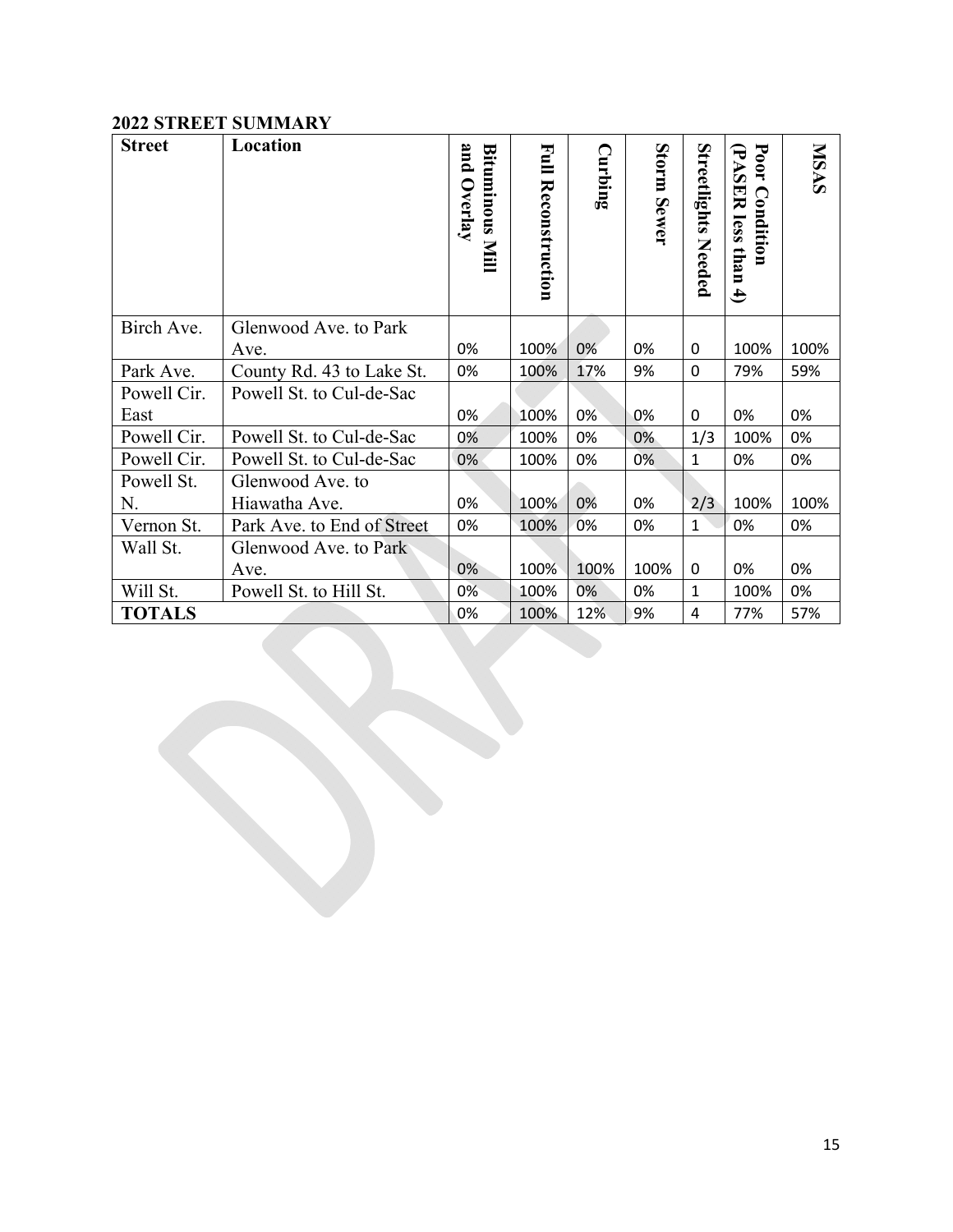### **2022 STREET REHABILTATION PROJECT: TOTAL ESTIMATED QUANTITIES FOR RECONSTRUCTION**

| <b>Street</b>        | Location                             | $L$ ength $(LF)$ | Curbing |                       | New Pavement<br>$\mathbf{E}$ | Aggregate <sup>-</sup><br>Aggregate <sup>-</sup> | Storm Sewer<br>Ê |                         |
|----------------------|--------------------------------------|------------------|---------|-----------------------|------------------------------|--------------------------------------------------|------------------|-------------------------|
|                      |                                      |                  | (TL)    | $Rec$ lamation $(SY)$ |                              | <b>Base</b>                                      |                  | Streetlights (EA)       |
| <b>Birch</b><br>Ave. | Glenwood Ave. to Park<br>Ave.        | 528              | 1,056   | 1,525                 | 334                          | 852                                              | 1,056            | $\mathbf{0}$            |
| Park<br>Ave.         | County Rd. 43 to Lake<br>St.         | 4,470            | 8,940   | 13,163                | 2,827                        | 7,212                                            | 8,140            | $\overline{0}$          |
| Powell<br>Cir. East  | Powell St. to Cul-de-<br>Sac         | 231              | 462     | 1,114                 | 146                          | 373                                              | 462              | $\boldsymbol{0}$        |
| Powell<br>Cir.       | Powell St. to Cul-de-<br>Sac         | 247              | 494     | 1,231                 | 156                          | 398                                              | 494              | 1/3                     |
| Powell<br>Cir.       | Powell St. to Cul-de-<br>Sac         | 280              | 560     | 1,244                 | 177                          | 452                                              | 560              | $\mathbf{1}$            |
| Powell<br>St. N.     | Glenwood Ave. to<br>Hiawatha Ave.    | 2,988            | 5,976   | 8,359                 | 1,890                        | 4,821                                            | 5,976            | 2/3                     |
| Vernon<br>St.        | Park Ave. to End of<br><b>Street</b> | 528              | 1,056   | 1,525                 | 334                          | 852                                              | 1,056            | $\mathbf{1}$            |
| Wall St.             | Glenwood Ave. to Park<br>Ave.        | 528              | 1,056   | 1,936                 | 334                          | 852                                              | $\theta$         | $\theta$                |
| Will St.             | Powell St. to Hill St.               | 1,056            | 2,112   | 2,933                 | 668                          | 1,704                                            | 2,112            | $\mathbf{1}$            |
|                      | <b>TOTAL AMOUNT</b>                  | 10,856           | 21,712  | 33,031                | 6,866                        | 17,514                                           | 19,856           | $\overline{\mathbf{4}}$ |

#### **2022 STREET REHABILTATION PROJECT: ESTIMATED QUANTITIE'S COSTS FOR RECONSTRUCTION**

| <b>Item</b>                  | <b>Amount</b> | <b>Unit Cost</b> | Unit      | Cost           |
|------------------------------|---------------|------------------|-----------|----------------|
| Reclamation                  | 33,031        | \$3.65           | <b>SY</b> | \$120,447.76   |
| New Pavement                 | 6,866         | \$85.09          | <b>TN</b> | \$584,232.35   |
| Curbing                      | 21,712        | \$21.88          | LF        | \$475,039.29   |
| <b>Utility</b>               | 10,856        | \$12.16          | LF        | \$131,955.36   |
| <b>Aggregate Base</b>        | 17,514        | \$18.23          | <b>TN</b> | \$319,331.97   |
| <b>Boulevard Restoration</b> | 21,712        | \$12.16          | LF        | \$263,910.72   |
| Driveway Restoration         | 21,712        | \$24.31          | LF        | \$527,821.43   |
| Sidewalk                     | 10,856        | \$30.39          | LF        | \$329,888.40   |
| Miscellaneous                | 10,856        | \$6.08           | LF        | \$65,977.68    |
| Engineering                  | 10,856        | \$12.16          | LF        | \$131,955.36   |
| <b>Storm Sewer</b>           | 19,856        | \$24.31          | LF        | \$482,701.84   |
| Streetlight                  | 4             | \$6,077.53       | EA        | \$24,310.13    |
| <b>TOTAL COST</b>            |               |                  |           | \$3,457,572.27 |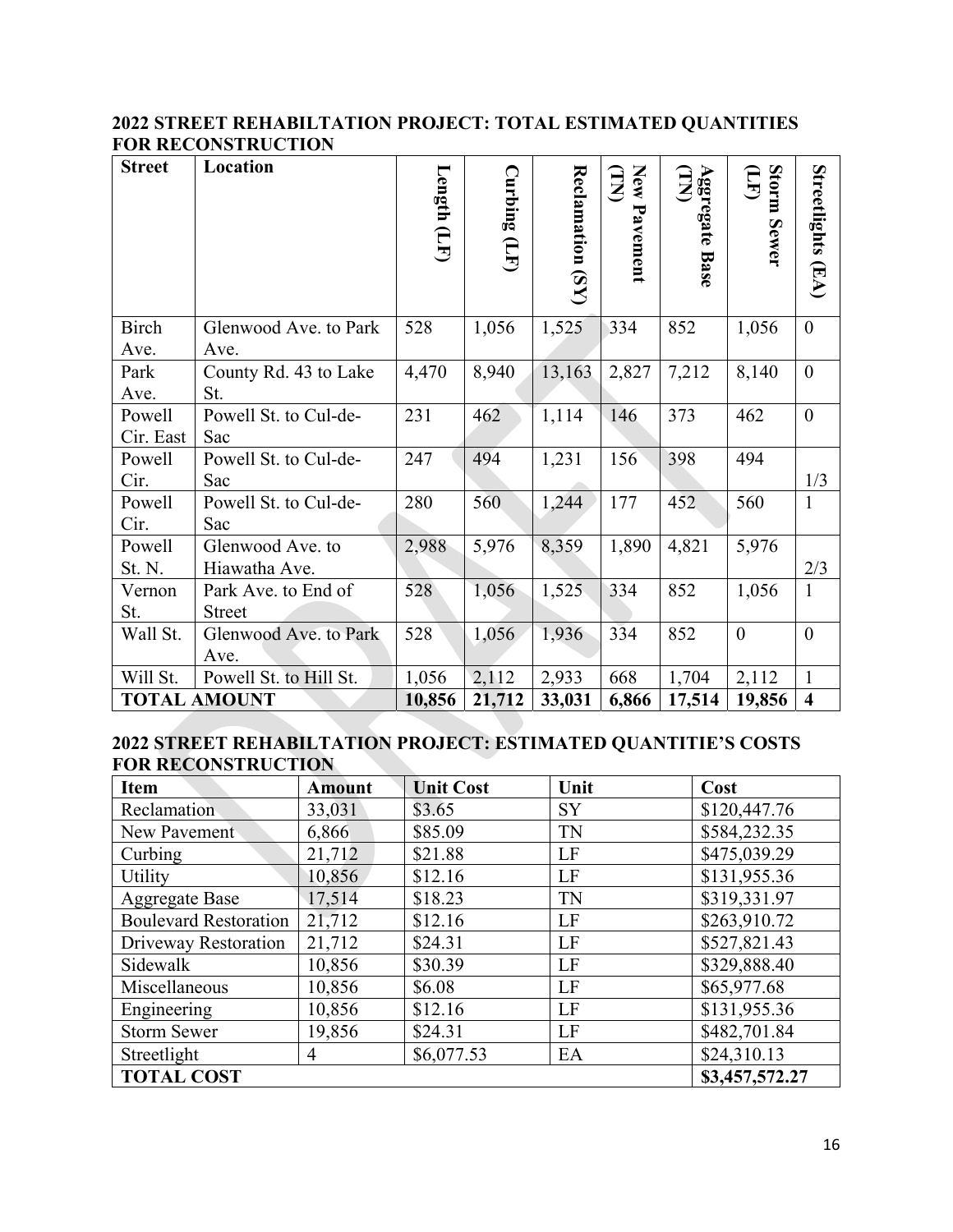| <b>Street</b>     | Location                       | <b>Estimated Street</b> | <b>Estimated</b>   |
|-------------------|--------------------------------|-------------------------|--------------------|
|                   |                                | Cost                    | <b>Streetlight</b> |
|                   |                                |                         | Cost               |
| Birch Ave.        | Glenwood Ave. to Park Ave.     | \$168,880.98            | \$0.00             |
| Park Ave.         | County Rd. 43 to Lake St.      | \$1,411,194.55          | \$0.00             |
| Powell Cir. East  | Powell St. to Cul-de-Sac       | \$75,513.40             | \$0.00             |
| Powell Cir.       | Powell St. to Cul-de-Sac       | \$80,888.69             | \$2,025.84         |
| Powell Cir.       | Powell St. to Cul-de-Sac       | \$91,146.36             | \$6,077.53         |
| Powell St. N.     | Glenwood Ave. to Hiawatha Ave. | \$954,716.10            | \$4,051.69         |
| Vernon St.        | Park Ave. to End of Street     | \$168,880.98            | \$6,077.53         |
| Wall St.          | Glenwood Ave. to Park Ave.     | \$144,706.99            | \$0.00             |
| Will St.          | Powell St. to Hill St.         | \$337,334.10            | \$6,077.53         |
| <b>TOTAL COST</b> |                                | \$3,433,262.15          | \$24,310.13        |

## **2022 STREET REHABILTATION PROJECT: TOTAL ESTIMATED PROJECT COSTS**

| <b>FUNDING SUMMARY</b> |                            |                     |                    |                    |
|------------------------|----------------------------|---------------------|--------------------|--------------------|
| <b>Street</b>          | Location                   | <b>Total</b>        | <b>Special</b>     | <b>Local Funds</b> |
|                        |                            | <b>Construction</b> | <b>Assessments</b> | (Balance)          |
|                        |                            | Cost                |                    |                    |
| Birch Ave.             | Glenwood Ave. to Park      | \$168,880.98        | \$42,220.24        | \$126,660.73       |
|                        | Ave.                       |                     |                    |                    |
| Park Ave.              | County Rd. 43 to Lake St.  | \$1,411,194.55      | \$352,798.64       | \$1,058,395.91     |
| Powell Cir. East       | Powell St. to Cul-de-Sac   | \$75,513.40         | \$18,878.35        | \$56,635.05        |
| Powell Cir.            | Powell St. to Cul-de-Sac   | \$82,914.53         | \$20,728.63        | \$62,185.90        |
| Powell Cir.            | Powell St. to Cul-de-Sac   | \$97,223.89         | \$24,305.97        | \$72,917.92        |
| Powell St. N.          | Glenwood Ave. to           | \$958,767.79        | \$239,691.95       | \$719,075.84       |
|                        | Hiawatha Ave.              |                     |                    |                    |
| Vernon St.             | Park Ave. to End of Street | \$174,958.51        | \$43,739.63        | \$131,218.88       |
| Wall St.               | Glenwood Ave. to Park      | \$144,706.99        | \$36,176.75        | \$108,530.24       |
|                        | Ave.                       |                     |                    |                    |
| Will St.               | Powell St. to Hill St.     | \$343,411.63        | \$85,852.91        | \$257,558.72       |
| <b>TOTALS</b>          |                            | \$3,457,572.27      | \$864,393.07       | \$2,593,179.21     |

\*Special Assessments are 25% of total project costs, and Local Funds are the balance of Total Construction Cost, after assessments have been subtracted.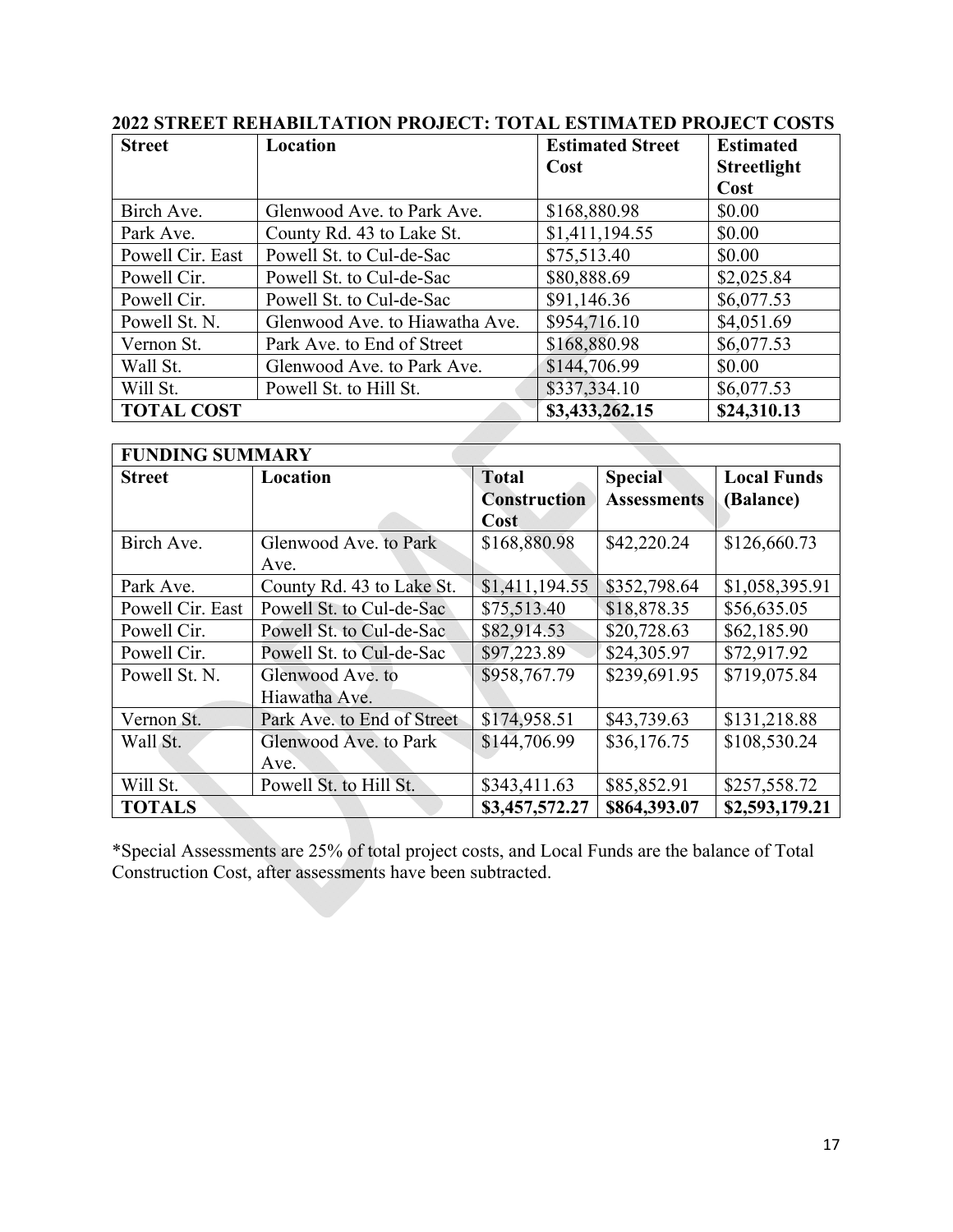## **C. 2024 STREET REHABILTATION PROJECT**



## **Existing Conditions**

## Chippewa St. - Hiawatha Ave. to End of Street

Chippewa St. is a 20' wide residential dead end. The segment in this project is 371' long. It has no storm sewer or curb. It has a 40' right of way. There is no Cul-de-Sac on the end of this road. It is rated with a 3 on the PASER, so it is at a poor condition. It fulfills the requirements for streetlights.

#### Golf St. - Hiawatha Ave. to Lake View Ln.

Golf St. is a 23' wide residential street. The segment in this project is 528' long. It has no storm sewer or curb. It has a 50' right of way. It is rated with a 5 on the PASER, so it is at a fair condition. It fulfills the requirements for streetlights.

Isanti St. - Hiawatha Ave. to Lake Ridge Dr.

Isanti St. is a 20' wide residential street. The segment in this project is 666' long. It has no storm sewer and some curb at the north end. It has a 40' right of way. It is rated with a 2 on the PASER, so it is at a very poor condition. It fulfills the requirements for streetlights. Kasota St. - Hiawatha Ave. to End of Street

Kasota St. is a 20' wide residential dead end. The segment in this project is 387' long. It has no storm sewer or curb. It has a 40' right of way. There is no Cul-de-Sac on the end of this road. It is rated with a 3 on the PASER, so it is at a poor condition. It fulfills the requirements for streetlights.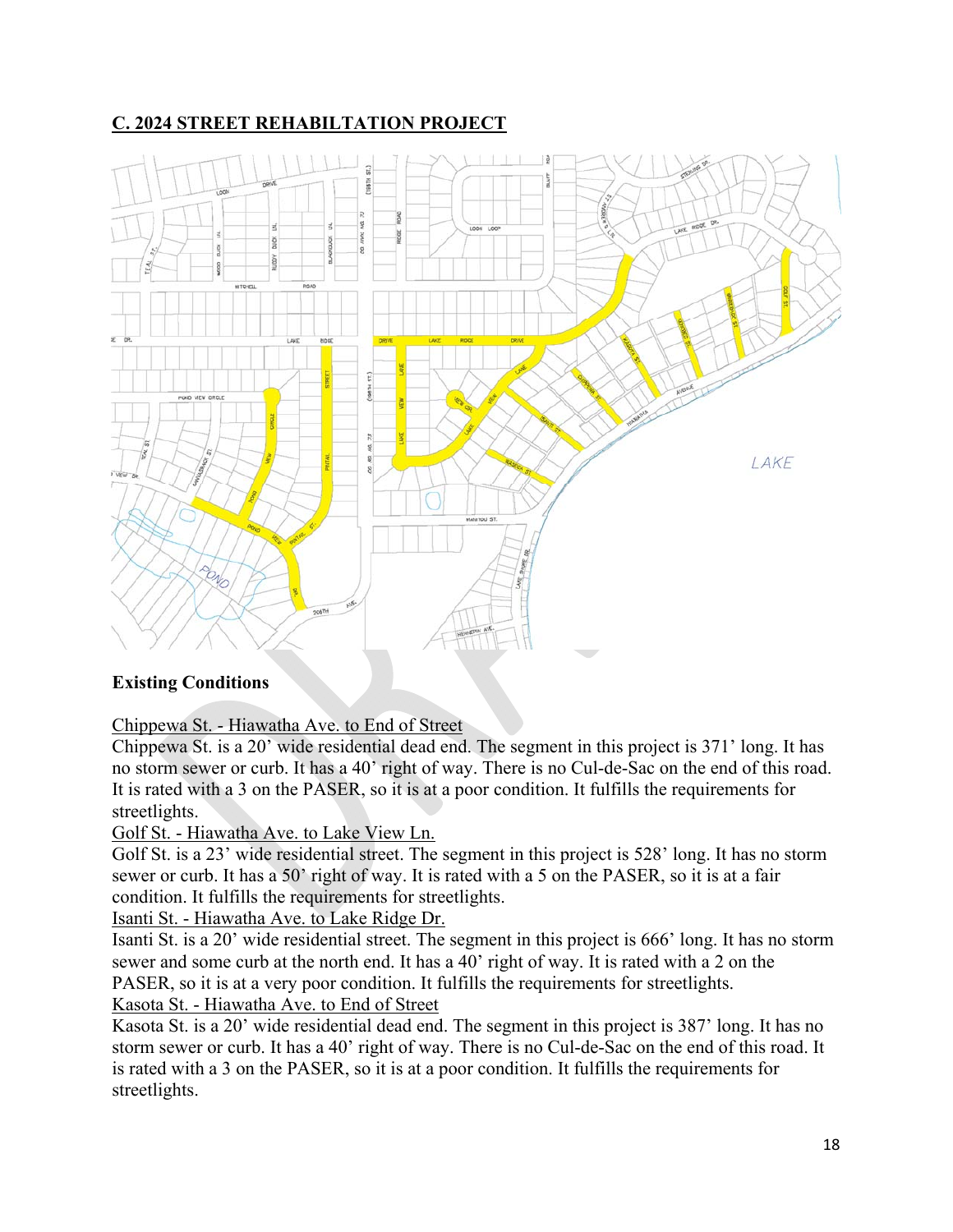Kenabec St. - Hiawatha Ave. to End of Street

Kenabec St. is a 20' wide residential dead end. The segment in this project is 472' long. It has no storm sewer or curb. It has a 40' right of way. There is no Cul-de-Sac on the end of this road. It is rated with a 3 on the PASER, so it is at a poor condition. It fulfills the requirements for streetlights.

Lake Ridge Dr. - County Rd. 73 to St. Andrews Ln.

Lake Ridge Dr. is a 45' wide residential street. The segment in this project is 2053' long. It has storm sewer and curb. It has a 66' right of way. It is rated with a 4-5 on the PASER, so it is at a fair condition. It fulfills the requirements for streetlights. The last work was done at 1993/1997, and it has 3" of asphalt and 5" of aggregate.

Lake View Cir. - Lake View Ln. to Cul-de-Sac

Lake View Cir. is a 31' wide residential dead end. The segment in this project is 219' long. It has storm sewer and curb. It has a 66' right of way. There is an 88' Cul-de-Sac with a 120' right of way on the end of this road. It is rated with a 5 on the PASER, so it is at a fair condition. It fulfills the requirements for streetlights. The last work was done at 1993, and it has 3" of asphalt and 5" of aggregate.

Lake View Ln. - Lake Ridge Dr. to Lake Ridge Dr.

Lake View Ln. is a 45' wide residential street. The segment in this project is 1764' long. It has storm sewer and curb. It has a 66' right of way. It is rated with a 4-5 on the PASER, so it is at a fair condition. It fulfills the requirements for streetlights. The last work was done at 1993, and it has 3" of asphalt and 5" of aggregate.

Pintail St. - Lake Ridge Dr. to Pond View Dr.

Pintail St. is a 31' wide residential street. The segment in this project is 1584' long. It has storm sewer and curb. It has a 66' right of way. It is rated with a 5 on the PASER, so it is at a fair condition. It fulfills the requirements for streetlights. The last work was done at 1994, and it has 3" of asphalt and 5" of aggregate.

Pond View Cir. - East turnaround to Eastern Pond View Dr. Intersection

Pond View Cir. is a 31' wide residential street. The segment in this project is 616' long. It has storm sewer and curb. It has a 66' right of way. It is rated with a 5 on the PASER, so it is at a fair condition. There is an 88' turnaround, with a 120' right of way on the street. It fulfills the requirements for streetlights. The last work was done at 1994, and it has 3" of asphalt and 5" of aggregate.

Pond View Dr. - Canvasback St to County Rd. 73

Pond View Dr. is a 35' wide residential street. The segment in this project is 1128' long. It has storm sewer and curb. It has a 66' right of way. It is rated with a 4-5 on the PASER, so it is at a fair condition. It fulfills the requirements for streetlights. The last work was done at 1994, and it has 3" of asphalt and 5" of aggregate.

Waseca St. - Hiawatha Ave. to End of Street

Waseca St. is a 20' wide residential dead end. The segment in this project is 426' long. It has no storm sewer or curb. It has a 40' right of way. There is no Cul-de-Sac on the end of this road. It is rated with a 3 on the PASER, so it is at a poor condition. It fulfills the requirements for streetlights.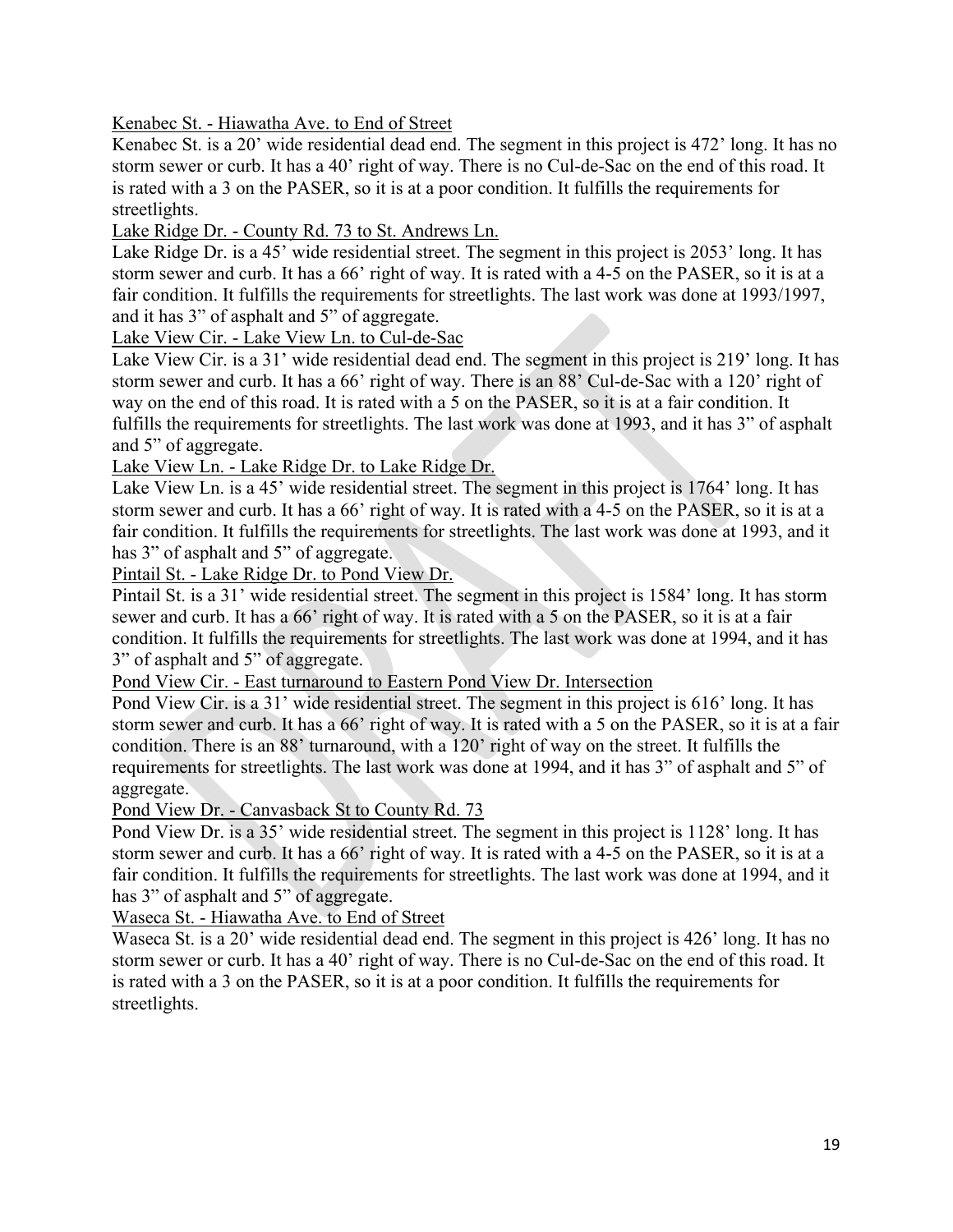#### Winnebago St. - Hiawatha Ave. to End of Street

Winnebago St. is a 22' wide residential dead end. The segment in this project is 476' long. It has no storm sewer or curb. It has a 40' right of way. There is no Cul-de-Sac on the end of this road. It is rated with a 3 on the PASER, so it is at a poor condition. It fulfills the requirements for streetlights.

#### **Project**

\*This project could expand into the Shores of St. Michaels 1st, 2nd, 3rd, and 5th editions, McDowall Oaks 3rd edition, and Lake Ridge 3rd, and 4th editions, if they deteriorate to the point where they could use a mill and overlay, as many streets in these areas have a PASER of 6, and so are in good condition, but one step above a fair condition.

Full Reconstruction

- Chippewa St. Hiawatha Ave. to End of Street
- Golf St. Hiawatha Ave. to Lake View Ln.
- Isanti St. Hiawatha Ave. to Lake Ridge Dr.
- Kasota St. Hiawatha Ave. to End of Street
- Kenabec St. Hiawatha Ave. to End of Street
- Lake Ridge Dr. County Rd. 73 to Lake View Ln.
- Lake View Cir. Lake View Ln. to Cul-de-Sac
- Lake View Ln. Lake Ridge Dr. to Lake Ridge Dr.
- Pond View Dr. Eastern entrance to Pond View Cir. to County Rd. 73
- Waseca St. Hiawatha Ave. to End of Street
- Winnebago St. Hiawatha Ave. to End of Street

Bituminous Mill and Overlay

- Lake Ridge Dr. Lake View Ln. to St. Andrews Ln.
- Pintail St. Lake Ridge Dr. to Pond View Dr.
- Pond View Cir. East turnaround to Eastern Pond View Dr. Intersection
- Pond View Dr. Canvasback St to Eastern entrance to Pond View Cir.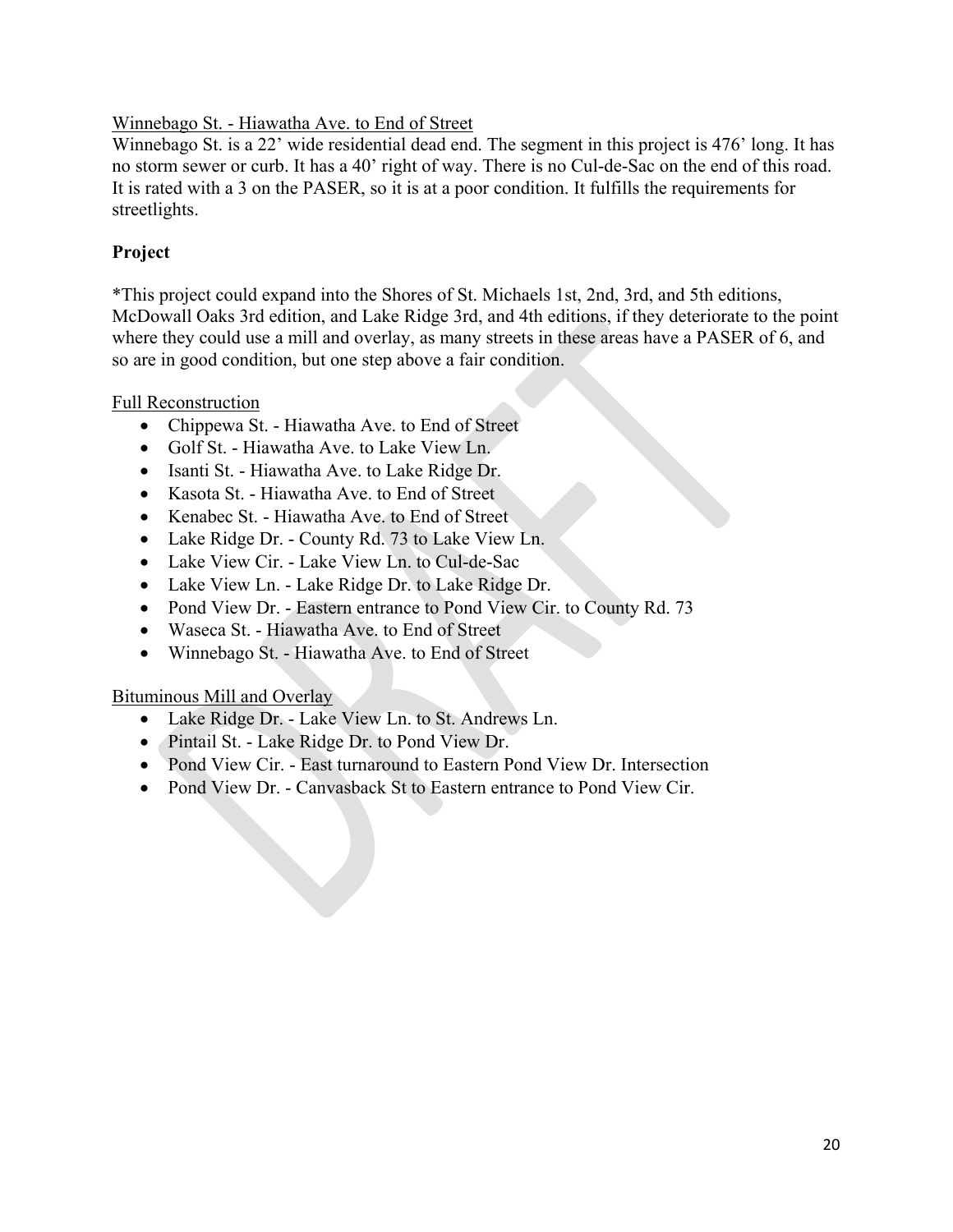#### **2024 STREET SUMMARY**

| <b>Street</b>     | Location                                                 | and Overlay<br>Bituminous Mill | <b>Full Reconstruction</b> | Curbing | Storm Sewer | <b>Streetlights Needed</b> | Poor Condition<br>(PASER less than<br>$\overline{4}$ | <b>NISAS</b> |
|-------------------|----------------------------------------------------------|--------------------------------|----------------------------|---------|-------------|----------------------------|------------------------------------------------------|--------------|
| Chippewa          | Hiawatha Ave. to End of                                  | 0%                             | 100%                       | $0\%$   | 0%          | $\overline{0}$             | 100%                                                 | 0%           |
| St.               | <b>Street</b>                                            |                                |                            |         |             |                            |                                                      |              |
| Golf St.          | Hiawatha Ave. to Lake<br>View Ln.                        | 0%                             | 100%                       | $0\%$   | 0%          | $\theta$                   | 0%                                                   | $0\%$        |
| Isanti St.        | Hiawatha Ave. to Lake<br>Ridge Dr.                       | $0\%$                          | 100%                       | 30%     | 0%          | $\theta$                   | 100%                                                 | 0%           |
| Kasota St.        | Hiawatha Ave. to End of<br><b>Street</b>                 | 0%                             | 100%                       | 0%      | $0\%$       | $\theta$                   | 100%                                                 | 0%           |
| Kenabec St.       | Hiawatha Ave. to End of<br><b>Street</b>                 | $0\%$                          | 100%                       | 0%      | $0\%$       | $\overline{0}$             | 100%                                                 | 0%           |
| Lake Ridge        | County Rd. 73 to St.                                     | 37%                            | 63%                        | 100%    | 100%        | $\theta$                   | 0%                                                   | 0%           |
| Dr.               | Andrews Ln.                                              |                                |                            |         |             |                            |                                                      |              |
| Lake View<br>Cir. | Lake View Ln. to Cul-de-<br>Sac                          | $0\%$                          | 100%                       | 100%    | 100%        | $\theta$                   | 0%                                                   | 0%           |
| Lake View<br>Ln.  | Lake Ridge Dr. to Lake<br>Ridge Dr.                      | $0\%$                          | 100%                       | 100%    | 100%        | $\theta$                   | 40%                                                  | $0\%$        |
| Pintail St.       | Lake Ridge Dr. to Pond<br>View Dr.                       | 100%                           | $0\%$                      | 100%    | 100%        | $\theta$                   | 0%                                                   | 0%           |
| Pond View<br>Cir. | East turnaround to Eastern<br>Pond View Dr. Intersection | 100%                           | $0\%$                      | 100%    | 100%        | $\theta$                   | 0%                                                   | 0%           |
| Pond View<br>Dr.  | Canvasback St to County<br>Rd. 73                        | 32%                            | 68%                        | 100%    | 100%        | $\theta$                   | $0\%$                                                | 0%           |
| Waseca St.        | Hiawatha Ave. to End of<br><b>Street</b>                 | 0%                             | 100%                       | 0%      | $0\%$       | $\theta$                   | 100%                                                 | 0%           |
| Winnebago<br>St.  | Hiawatha Ave. to End of<br><b>Street</b>                 | 0%                             | 100%                       | 0%      | 0%          | $\theta$                   | 100%                                                 | $0\%$        |
| <b>TOTALS</b>     |                                                          | 31%                            | 69%                        | 71%     | 69%         | $\boldsymbol{0}$           | 33%                                                  | $0\%$        |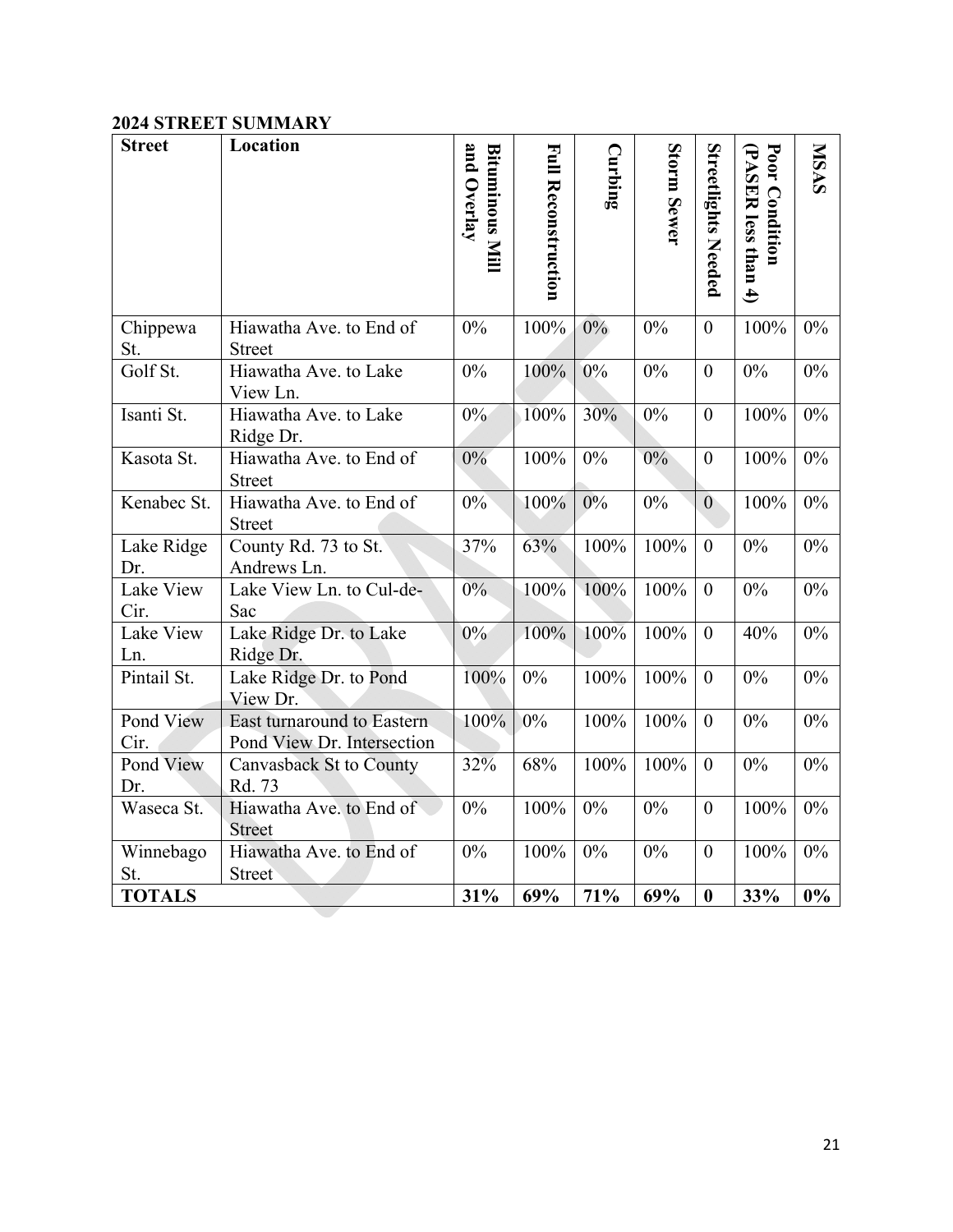### **2024 STREET REHABILTATION PROJECT: TOTAL ESTIMATED QUANTITIES FOR RECONSTRUCTION**

| <b>Street</b>       | Location                                                  | Length $(LF)$ | $\operatorname{Curlning}\left(\operatorname{LF}\right)$ | Reclamation<br>(SY) | New Pavement<br>(LX) | Aggregate<br>Base (TN) | Storm Sewer<br>Ê | Streetlights     |
|---------------------|-----------------------------------------------------------|---------------|---------------------------------------------------------|---------------------|----------------------|------------------------|------------------|------------------|
|                     |                                                           |               |                                                         |                     |                      |                        |                  |                  |
| Chippewa<br>St.     | Hiawatha Ave. to End of<br><b>Street</b>                  | 371           | 742                                                     | 824                 | 235                  | 599                    | 742              | $\overline{0}$   |
| Golf St.            | Hiawatha Ave. to Lake<br>View Ln.                         | 528           | 1,056                                                   | 1,349               | 334                  | 852                    | 1,056            | $\overline{0}$   |
| Isanti St.          | Hiawatha Ave. to Lake<br>Ridge Dr.                        | 666           | 1,332                                                   | 1,502               | 421                  | 1,074                  | 1,332            | $\boldsymbol{0}$ |
| Kasota St.          | Hiawatha Ave. to End of<br><b>Street</b>                  | 387           | 774                                                     | 860                 | 245                  | 624                    | 774              | $\boldsymbol{0}$ |
| Kenabec<br>St.      | Hiawatha Ave. to End of<br><b>Street</b>                  | 472           | 944                                                     | 1,049               | 299                  | 761                    | 944              | $\overline{0}$   |
| Lake<br>Ridge Dr.   | County Rd. 73 to Lake<br>View Ln.                         | 1,299         | 2,598                                                   | 5,196               | 822                  | 2,096                  | $\boldsymbol{0}$ | $\overline{0}$   |
| Lake View<br>Cir.   | Lake View Ln. to Cul-<br>de-Sac                           | 219           | 438                                                     | 1,336               | 139                  | 353                    | $\overline{0}$   | $\boldsymbol{0}$ |
| Lake View<br>Ln.    | Lake Ridge Dr. to Lake<br>Ridge Dr.                       | 1,764         | 3,528                                                   | 6,829               | 1,116                | 2,846                  | $\boldsymbol{0}$ | $\overline{0}$   |
| Pond View<br>Dr.    | Eastern entrance to Pond<br>View Cir. to County Rd.<br>73 | 764           | 1,528                                                   | 3,056               | 483                  | 1,233                  | $\boldsymbol{0}$ | $\theta$         |
| Waseca St.          | Hiawatha Ave. to End of<br><b>Street</b>                  | 423           | 846                                                     | 940                 | 268                  | 682                    | 846              | $\theta$         |
| Winnebago<br>St.    | Hiawatha Ave. to End of<br><b>Street</b>                  | 476           | 952                                                     | 1,164               | 301                  | 768                    | 952              | $\overline{0}$   |
| <b>TOTAL AMOUNT</b> |                                                           | 7,369         | 14,738                                                  | 24,106              | 4,661                | 11,889                 | 6,646            | $\bf{0}$         |
|                     |                                                           |               |                                                         |                     |                      |                        |                  |                  |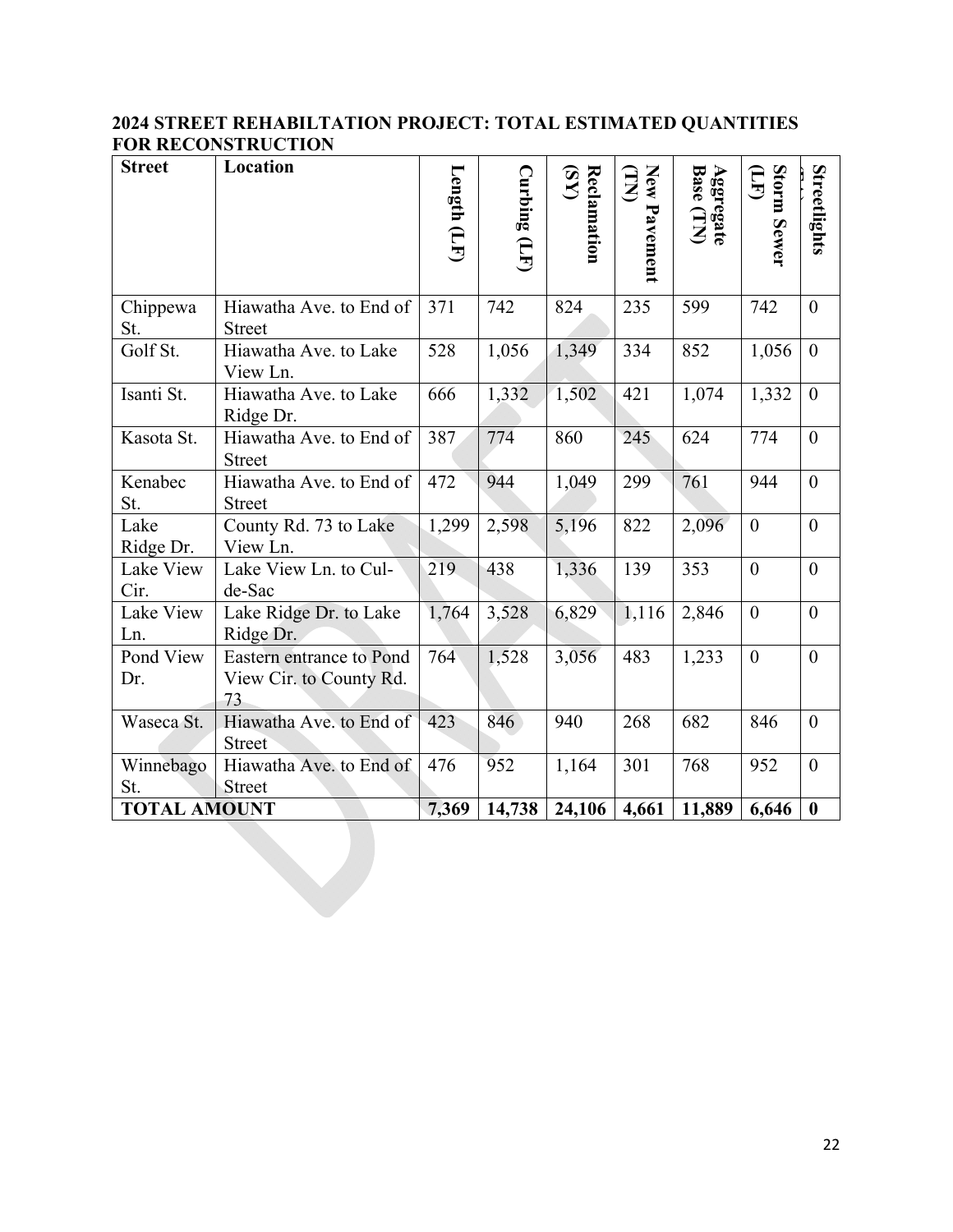#### **2024 STREET REHABILTATION PROJECT: TOTAL ESTIMATED QUANTITIES FOR MILL AND OVERLAY**

| <b>Street</b>       | Location                                                 | Length<br>$\overline{\mathbf{H}}$ | Milling<br>(S <sub>N</sub> ) | <b>Curb</b><br><b>Repair</b><br>H<br>E | <b>Base</b><br>Repair<br>(S <sub>N</sub> ) | ADA<br>Upgrade<br>$(\mathbb{F}A)$ | <b>Restoration</b><br>Boulevard<br>G<br>J | Pavement (TN) |
|---------------------|----------------------------------------------------------|-----------------------------------|------------------------------|----------------------------------------|--------------------------------------------|-----------------------------------|-------------------------------------------|---------------|
| Lake<br>Ridge Dr.   | Lake View Ln. to St. Andrews<br>Ln.                      | 754                               | 2,681                        | 151                                    | 134                                        | $\boldsymbol{0}$                  | 1,508                                     | 339           |
| Pintail St.         | Lake Ridge Dr. to Pond View<br>Dr.                       | 1,584                             | 4,928                        | 317                                    | 246                                        | $\theta$                          | 3,168                                     | 623           |
| Pond<br>View Cir.   | East turnaround to Eastern<br>Pond View Dr. Intersection | 616                               | 2,474                        | 123                                    | 124                                        | $\overline{0}$                    | 1,232                                     | 313           |
| Pond<br>View Dr.    | Canvasback St to Eastern<br>entrance to Pond View Cir.   | 364                               | 1,294                        | 73                                     | 65                                         | $\overline{0}$                    | 728                                       | 164           |
| <b>TOTAL AMOUNT</b> |                                                          | 3,318                             | 11,377                       | 664                                    | 569                                        | $\boldsymbol{0}$                  | 6,636                                     | 1,439         |

#### **2024 STREET REHABILTATION PROJECT: ESTIMATED QUANTITIE'S COSTS FOR RECONSTRUCTION**

| <b>Item</b>                  | <b>Amount</b>  | <b>Unit Cost</b> | Unit      | Cost           |
|------------------------------|----------------|------------------|-----------|----------------|
| Reclamation                  | 24,106         | \$4.02           | SY        | \$96,912.14    |
| New Pavement                 | 4,661          | \$93.81          | TN        | \$437,222.92   |
| Curbing                      | 14,738         | \$24.12          | LF        | \$355,505.93   |
| Utility                      | 7,369          | \$13.40          | LF        | \$98,751.65    |
| <b>Aggregate Base</b>        | 11,889         | \$20.10          | <b>TN</b> | \$238,978.99   |
| <b>Boulevard Restoration</b> | 14,738         | \$13.40          | LF        | \$197,503.30   |
| Driveway Restoration         | 14,738         | \$26.80          | LF        | \$395,006.59   |
| <b>Sidewalk</b>              | 7,369          | \$33.50          | LF        | \$246,879.12   |
| Miscellaneous                | 7,369          | \$6.70           | LF        | \$49,375.82    |
| Engineering                  | 7,369          | \$13.40          | LF        | \$98,751.65    |
| <b>Storm Sewer</b>           | 6,646          | \$26.80          | LF        | \$178,125.51   |
| Streetlight                  | $\overline{0}$ | \$6,700.48       | EA        | \$0.00         |
| <b>TOTAL COST</b>            |                |                  |           | \$2,393,013.62 |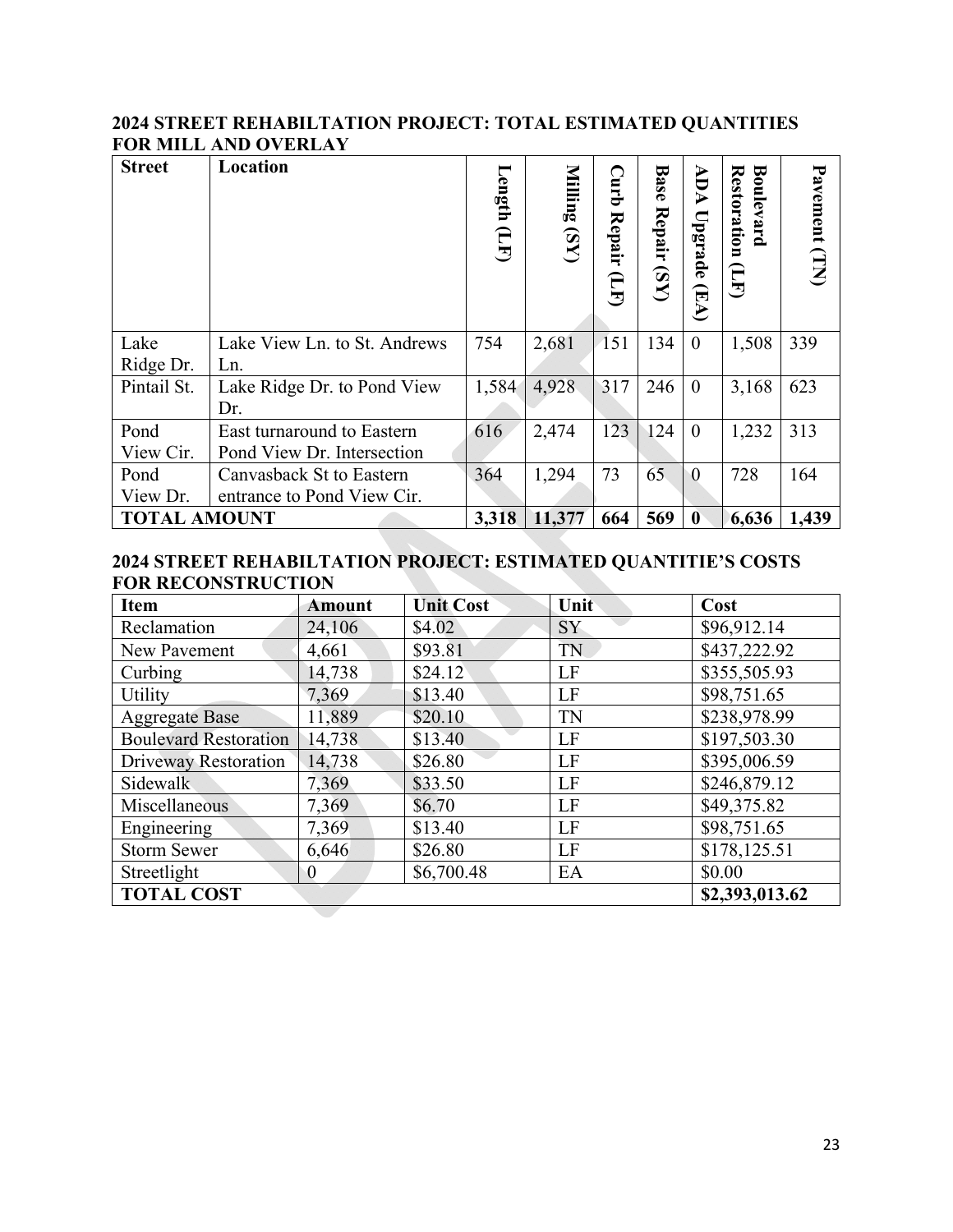| Item                         | <b>Amount</b> | <b>Unit Cost</b> | Unit      | Cost         |
|------------------------------|---------------|------------------|-----------|--------------|
| Mill Pavement Surface        | 11,377        | \$3.35           | <b>SY</b> | \$38,115.30  |
| Curb Repair                  | 664           | \$33.50          | LF        | \$22,232.19  |
| <b>Base Repair</b>           | 569           | \$33.50          | <b>SY</b> | \$19,057.65  |
| ADA Upgrade                  | $\theta$      | \$5,360.38       | EA        | \$0.00       |
| <b>Utility Work</b>          | 3,318         | \$6.70           | LF        | \$22,232.19  |
| <b>Boulevard Restoration</b> | 6,636         | \$2.68           | LF        | \$17,785.75  |
| New Pavement                 | 1,439         | \$93.81          | TN        | \$135,004.39 |
| Miscellaneous                | 3,318         | \$13.40          | LF        | \$44,464.37  |
| Engineering                  | 3,318         | \$6.70           | LF        | \$22,232.19  |
| <b>TOTAL COST</b>            |               |                  |           | \$321,124.02 |

#### **2024 STREET REHABILTATION PROJECT: ESTIMATED QUANTITIE'S COSTS FOR MILL AND OVERLAY**

### **2024 STREET REHABILTATION PROJECT: TOTAL ESTIMATED PROJECT COSTS**

| <b>Street</b>     | Location                                 | <b>Estimated Street</b> |
|-------------------|------------------------------------------|-------------------------|
|                   |                                          | Cost                    |
| Chippewa St.      | Hiawatha Ave. to End of Street           | \$129,833.23            |
| Golf St.          | Hiawatha Ave. to Lake View Ln.           | \$185,483.71            |
| Isanti St.        | Hiawatha Ave. to Lake Ridge Dr.          | \$233,159.24            |
| Kasota St.        | Hiawatha Ave. to End of Street           | \$135,432.51            |
| Kenabec St.       | Hiawatha Ave. to End of Street           | \$165,178.67            |
| Lake Ridge Dr.    | County Rd. 73 to St. Andrews Ln.         | \$468,831.96            |
| Lake View Cir.    | Lake View Ln. to Cul-de-Sac              | \$68,315.43             |
| Lake View Ln.     | Lake Ridge Dr. to Lake Ridge Dr.         | \$534,459.49            |
| Pintail St.       | Lake Ridge Dr. to Pond View Dr.          | \$144,801.94            |
| Pond View Cir.    | East turnaround to Eastern Pond View Dr. | \$65,726.29             |
|                   | Intersection                             |                         |
| Pond View Dr.     | Canvasback St to County Rd. 73           | \$267,880.52            |
| Waseca St.        | Hiawatha Ave. to End of Street           | \$148,030.88            |
| Winnebago St.     | Hiawatha Ave. to End of Street           | \$167,003.75            |
| <b>TOTAL COST</b> |                                          | \$2,714,137.64          |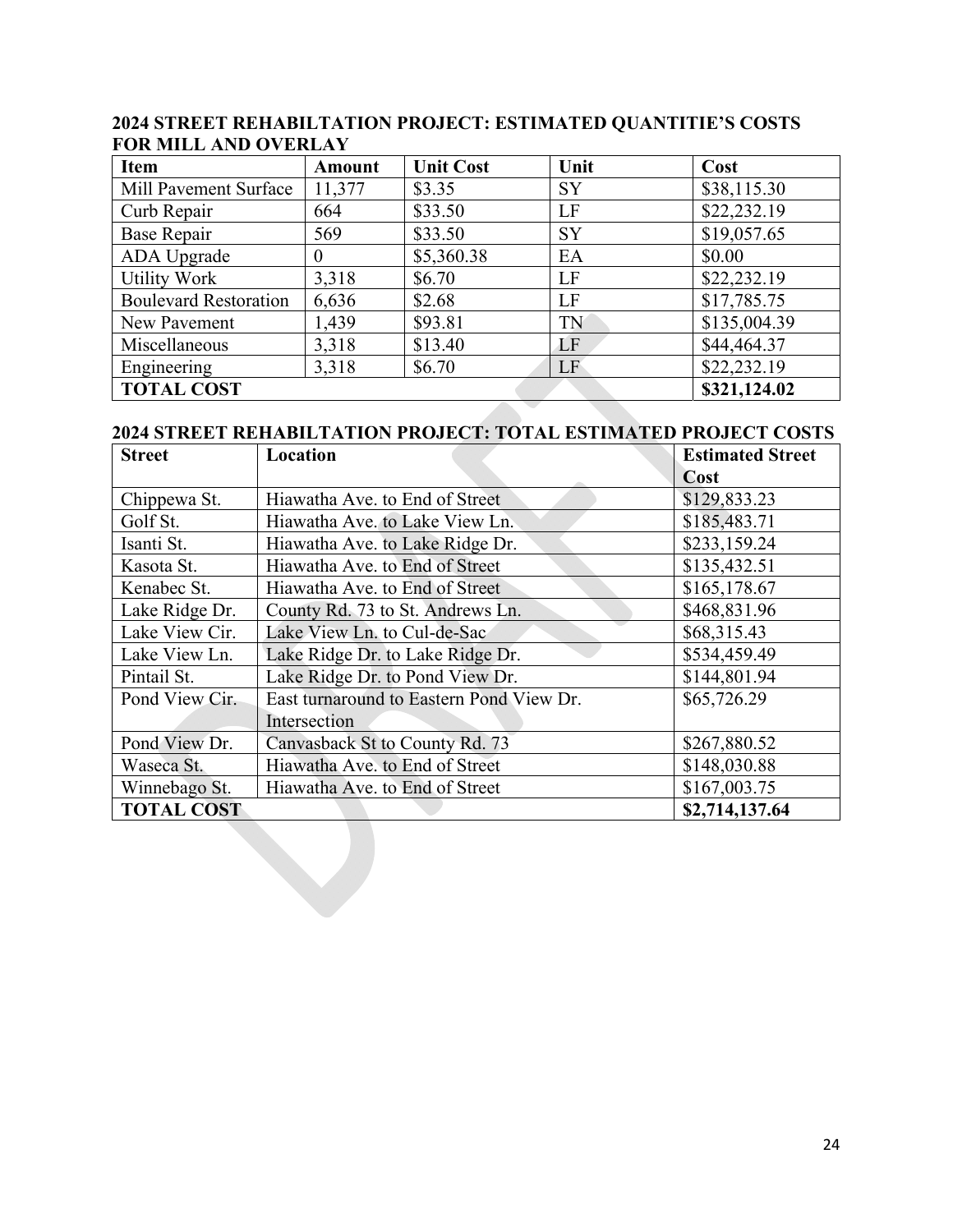|                   | <b>FUNDING SUMMARY</b>                                   |                    |                    |                    |
|-------------------|----------------------------------------------------------|--------------------|--------------------|--------------------|
| <b>Street</b>     | Location                                                 | <b>Total</b>       | <b>Special</b>     | <b>Local Funds</b> |
|                   |                                                          | Construction       | <b>Assessments</b> | (Balance)          |
|                   |                                                          | Cost               |                    |                    |
| Chippewa<br>St.   | Hiawatha Ave. to End of Street                           | \$129,833.23       | \$32,458.31        | \$97,374.93        |
| Golf St.          | Hiawatha Ave. to Lake View<br>Ln.                        | \$185,483.71       | \$46,370.93        | \$139,112.78       |
| Isanti St.        | Hiawatha Ave. to Lake Ridge<br>Dr.                       | \$233,159.24       | \$58,289.81        | \$174,869.43       |
| Kasota St.        | Hiawatha Ave. to End of Street                           | \$135,432.51       | \$33,858.13        | \$101,574.38       |
| Kenabec<br>St.    | Hiawatha Ave. to End of Street                           | \$165,178.67       | \$41,294.67        | \$123,884.00       |
| Lake Ridge<br>Dr. | County Rd. 73 to St. Andrews<br>Ln.                      | \$468,831.96       | \$117,207.99       | \$351,623.97       |
| Lake View<br>Cir. | Lake View Ln. to Cul-de-Sac                              | \$68,315.43        | \$17,078.86        | \$51,236.57        |
| Lake View<br>Ln.  | Lake Ridge Dr. to Lake Ridge<br>Dr.                      | \$534,459.49       | \$133,614.87       | \$400,844.62       |
| Pintail St.       | Lake Ridge Dr. to Pond View<br>Dr.                       | \$144,801.94       | \$36,200.49        | \$108,601.46       |
| Pond View<br>Cir. | East turnaround to Eastern Pond<br>View Dr. Intersection | \$65,726.29        | \$16,431.57        | \$49,294.72        |
| Pond View<br>Dr.  | Canvasback St to County Rd.<br>73                        | \$267,880.52       | \$66,970.13        | \$200,910.39       |
| Waseca St.        | Hiawatha Ave. to End of Street                           | \$148,030.88       | \$37,007.72        | \$111,023.16       |
| Winnebago<br>St.  | Hiawatha Ave. to End of Street                           | \$167,003.75       | \$41,750.94        | \$125,252.81       |
| <b>TOTALS</b>     |                                                          | \$2,714,137.6<br>4 | \$678,534.41       | \$2,035,603.23     |

\*Special Assessments are 25% of total project costs, and Local Funds are the balance of Total Construction Cost, after assessments have been subtracted.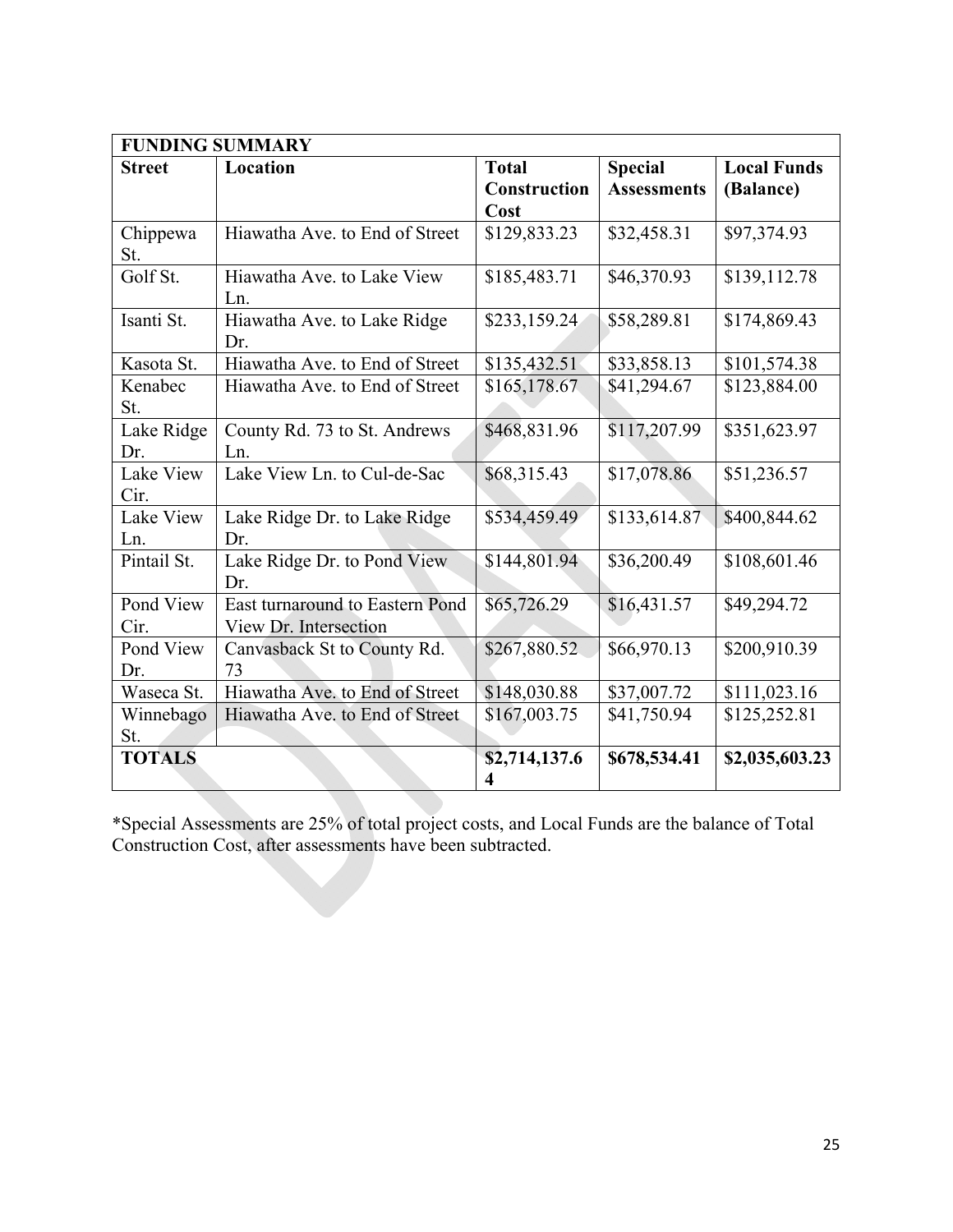## **D. 2026 STREET REHABILTATION PROJECT**

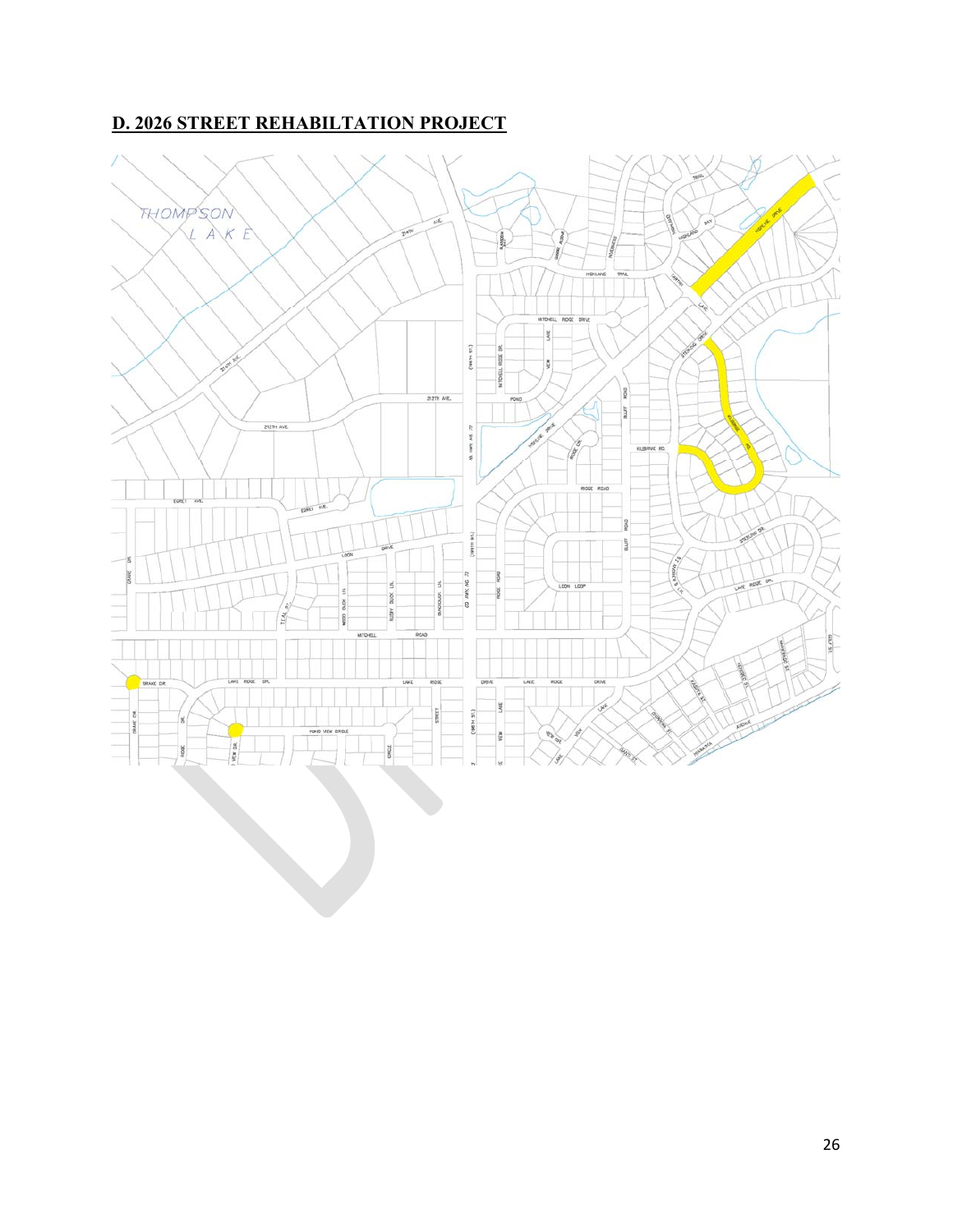

## **Existing Conditions**

Aspen Cir. - Fair Meadows Dr. to Cul-de-Sac

Aspen Cir. is a 31' wide residential dead end. The segment in this project is 192' long. It has storm sewer and curb. It has a 60' right of way. There is a 94' Cul-de-Sac on the end of this road. It is rated with a 5 on the PASER, so it is at a fair condition. It fulfills the requirements for streetlights.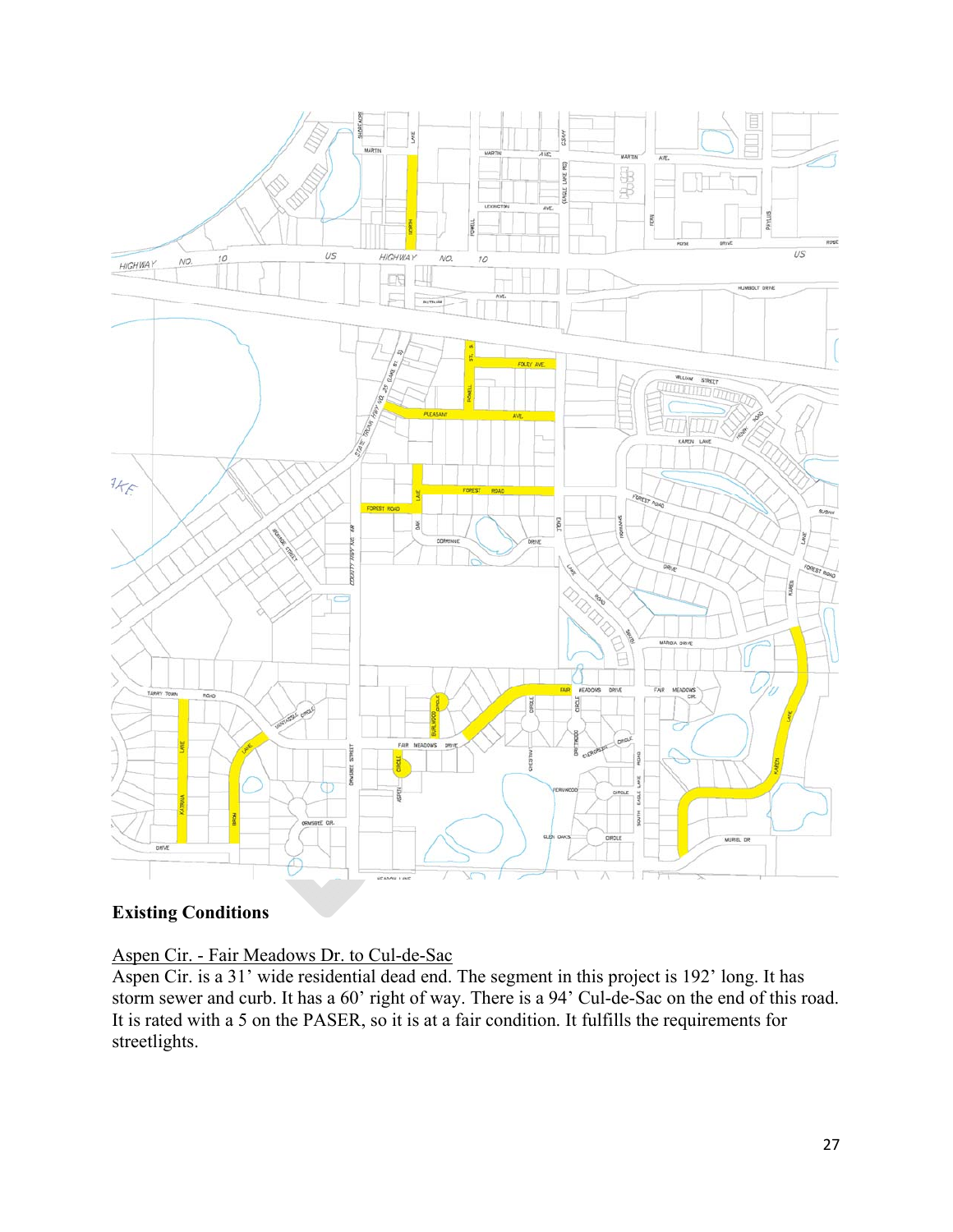Broom Ln. - Justice Pl. to Tarry Town Rd.

Broom Ln. is a 33' wide residential street. The segment in this project is 1056' long. It has curb but no storm sewer. It has a 66' right of way. It is rated with a 5 on the PASER, so it is at a fair condition. It fulfills the requirements for streetlights.

Burlwood Cir. - Fair Meadows Dr. to Cul-de-Sac

Burlwood Cir. is a 31' wide residential dead end. The segment in this project is 327' long. It has storm sewer and curb. It has a 60' right of way. There is a 94' Cul-de-Sac with a 120' right of way on the end of this road. It is rated with a 5 on the PASER, so it is at a fair condition. It fulfills the requirements for streetlights. The last work was done at 1986, and it has 2" of asphalt and 5" of aggregate.

Drake Cir. - turnaround on Drake Cir.

Drake Cir. is a residential street. It has storm sewer and curb. The segment in this project is 60' long. It is rated with a 5 on the PASER, so it is at a fair condition. The turnaround is 88' wide, with a 120' right of way. It fulfills the requirements for streetlights. The last work was done at 1997, and it has 3" of asphalt and 5" of aggregate. Could be done in the 2024 Project.

Fair Meadows Dr. - 200' E of Burlwood Cir. to Driftwood Cir.

Fair Meadows Dr. is a 35' wide residential street. The segment in this project is 727' long. It has curb and storm sewer. It has an 80' right of way. It is rated with a 5 on the PASER, so it is at a fair condition. It fulfills the requirements for streetlights. The last work was done at 1986/2000, and it has 2"/3" of asphalt and 5"/6" of aggregate.

Foley Ave. - Powell St. to Eagle Lake Rd.

Foley Ave. is a 24' wide residential street. The segment in this project is 240' long. It has curb but no storm sewer. It has a 66' right of way. It is rated with a 4 on the PASER, so it is at a fair condition. It fulfills the requirements for streetlights.

Forest Rd. - Ormsbee St. to Eagle Lake Rd.

Forest Rd. is a 25' wide residential street. The segment in this project is 1056' long. It has no curb or storm sewer. It has a 66' right of way. It is rated with a 5 on the PASER, so it is at a fair condition. It fulfills the requirements for streetlights.

Highline Dr. - Tartan Ln. to Highland Tr.

Highline Dr. is a 41' wide street. The segment in this project is 1056' long. It has curb and storm sewer. It has a 100' right of way. It is rated with a 5 on the PASER, so it is at a fair condition. It partly fulfills the requirements for streetlights. The last work was done at 2001, and it has 4" of asphalt and 8" of aggregate. Could be done in the 2024 Project.

Karen Ln. - Muriel Dr. to Marcia Dr.

Karen Ln Dr. is a 32' wide residential street. The segment in this project is 2056' long. It has curb and storm sewer. It has a 66' right of way. It is rated with a 5 on the PASER, so it is at a fair condition. It fulfills the requirements for streetlights.

Katrina Ln. - Justice Pl. to Tarry Town Rd.

Katrina Ln. is a 33' wide residential street. The segment in this project is 1056' long. It has curb but no storm sewer. It has a 66' right of way. It is rated with a 5 on the PASER, so it is at a fair condition. It fulfills the requirements for streetlights. The last work was done at 1986, and it has 2" of asphalt and 5" of aggregate.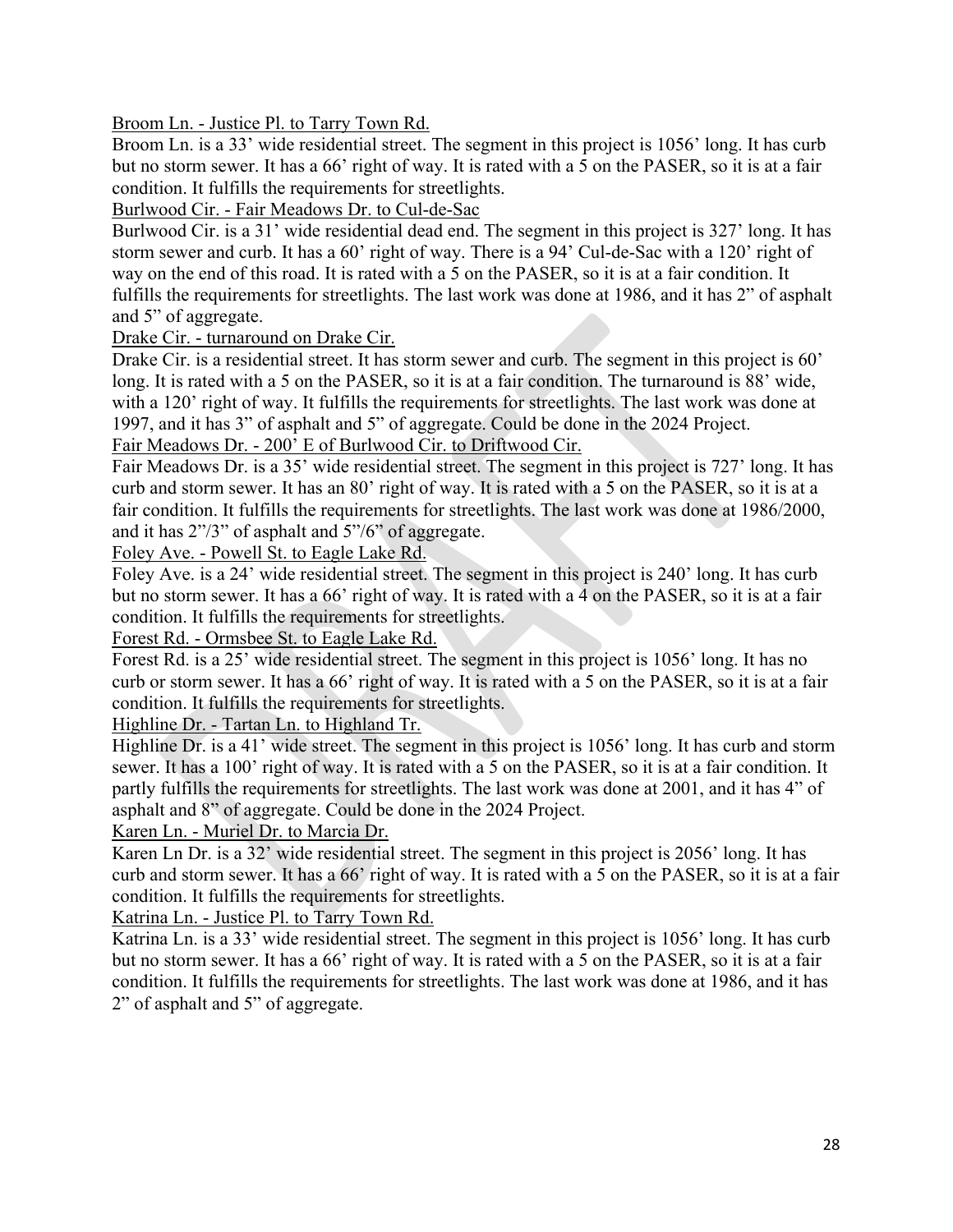Kilbirnie Rd. - Sterling Dr. to Sterling Dr.

Kilbirnie Rd. is a 31' wide residential street. The segment in this project is 2073' long. It has curb and storm sewer. It has a 60' right of way. It is rated with a 5 on the PASER, so it is at a fair condition. It fulfills the requirements for streetlights. The last work was done at 1999/1998, and it has 3" of asphalt and 5" of aggregate. Could be done in the 2024 Project.

#### Lake St. North - Jefferson Blvd.

Lake St. North is a 35' wide residential street. The segment in this project is 528' long. It has curb and storm sewer. It has a 66' right of way. It is rated with a 5 on the PASER, so it is at a fair condition. It fulfills the requirements for streetlights. The last work was done at 2003.

Oak Ln. - Corrine Dr. to Cul-de-Sac

Oak Ln. is a 24' wide residential street. The segment in this project is 275' long. It has no curb or storm sewer. It has a 66' right of way. It is rated with a 4-5 on the PASER, so it is at a fair condition. It fulfills the requirements for streetlights.

Pleasant Ave. - Lake St to Eagle Lake Rd.

Pleasant Ave. is a 24' wide residential street. The segment in this project is 1056' long. It has curb but no storm sewer. It has a 66' right of way. It is rated with a 3-5 on the PASER, so it is at a poor to fair condition. It fulfills the requirements for streetlights.

Pond View Cir. - West turnaround on Pond View Cir.

Pond View Cir. is a residential street. The segment in this project is 60' long. It has storm sewer and curb. It is rated with a 5 on the PASER, so it is at a fair condition. The turnaround is 60' wide, with a 120' right of way. It fulfills the requirements for streetlights. The last work was done at 1995, and it has 2.5" of asphalt and 5" of aggregate. Could be done in the 2024 Project. Powell St. S - Pleasant Ave. to End of Street

Powell St. S is a 23' wide residential street. The segment in this project is 483' long. It has curb but no storm sewer. It has a 66' right of way. It is rated with a 4-5 on the PASER, so it is at a fair condition. It fulfills the requirements for streetlights.

Sandbar Ln. - North Cul-De-Sac

Sandbar Ln. is a residential dead end. The segment in this project is 100' long. It no storm sewer or curb. It is rated with a 4 on the PASER, so it is at a fair condition. The Cul-De-Sac is 100' wide. It fulfills the requirements for streetlights.

#### **Project**

\*This project could expand into Habitat 1st edition, Sleepy Hollow North, and Harrison's Cove, if they deteriorate to the point where they could use a mill and overlay, as many streets in these areas have a PASER of 6, and so are in good condition, but one step above a fair condition.

Full Reconstruction

- Foley Ave. Powell St. to Eagle Lake Rd.
- Forest Rd. Ormsbee St. to Eagle Lake Rd.
- Oak Ln. Corrine Dr. to Cul-de-Sac
- Pleasant Ave. Powell St. to Eagle Lake Rd.
- Powell St. S Foley Ave. to End of Street.
- Sandbar Ln. North Cul-De-Sac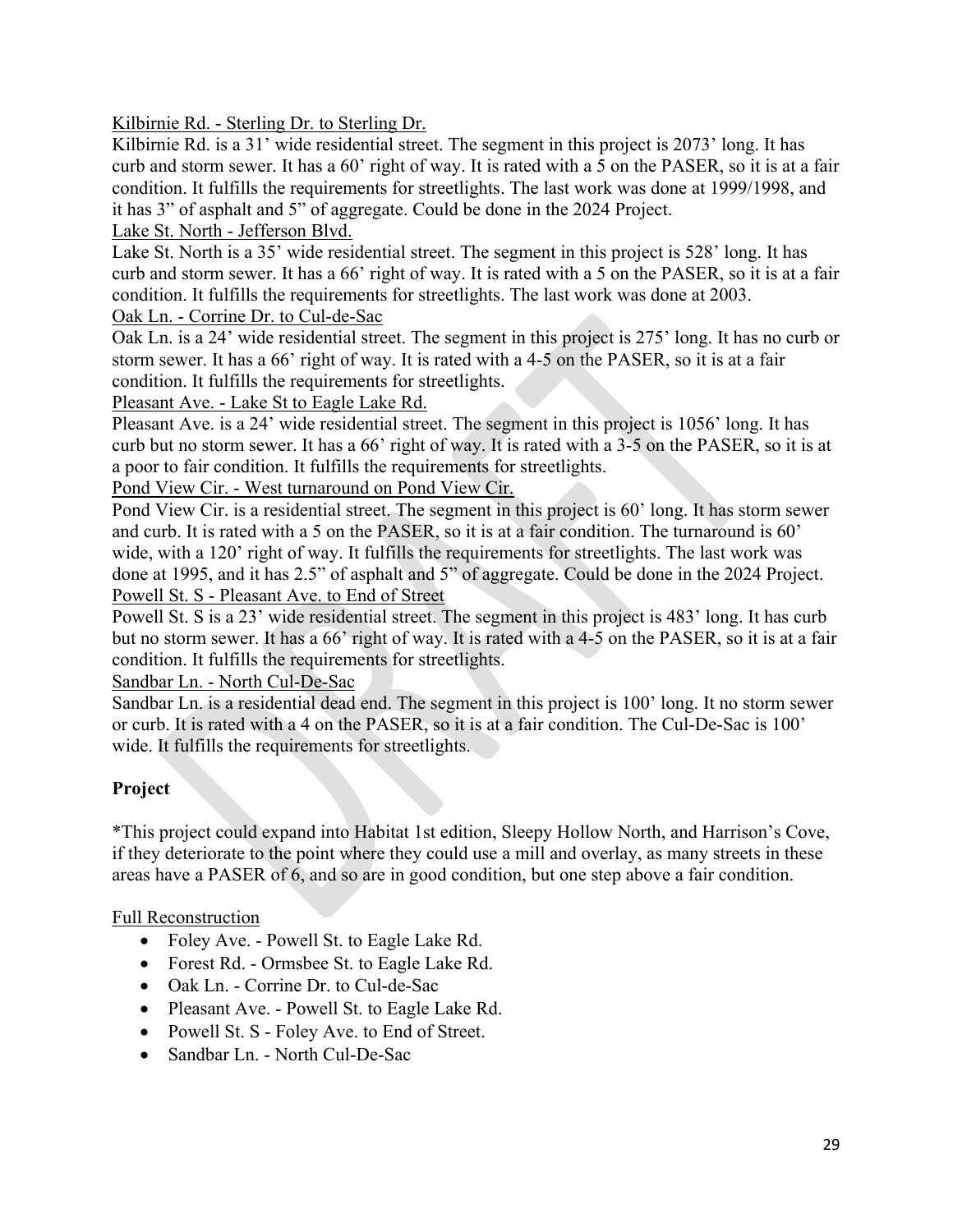Bituminous Mill and Overlay

- Aspen Cir. Fair Meadows Dr. to Cul-de-Sac
- Broom Ln. Justice Pl. to Tarry Town Rd.
- Burlwood Cir. Fair Meadows Dr. to Cul-de-Sac
- Drake Cir. turnaround on Drake Cir.
- Fair Meadows Dr. 200' E of Burlwood Cir. to Driftwood Cir.
- Highline Dr. Tartan Ln. to Highland Tr.
- Karen Ln. Muriel Dr. to Marcia Dr.
- Katrina Ln. Justice Pl. to Tarry Town Rd.
- Kilbirnie Rd. Sterling Dr. to Sterling Dr.
- Lake St. North Jefferson Blvd.
- Pleasant Ave. Lake St to Powell St.
- Pond View Cir. West turnaround on Pond View Cir.
- Powell St. S Pleasant Ave. to Foley Ave.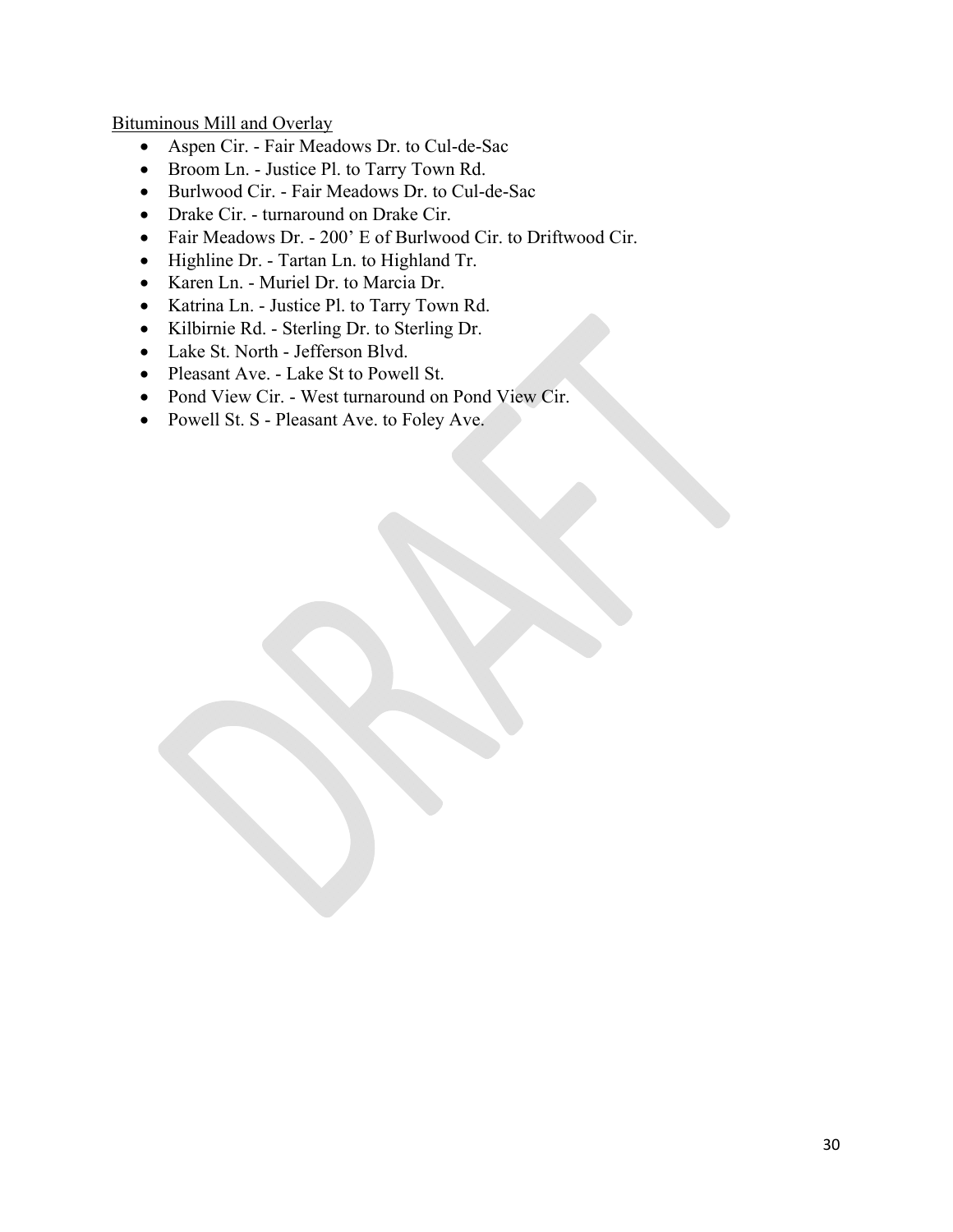### **2026 STREET SUMMARY**

| <b>Street</b>          | Location                                     | Overlay<br>Bituminous Mill and | <b>Full Reconstruction</b> | Curbing | Storm Sewer | <b>Streetlights Needed</b> | Poor Condition<br>PASER less than 4) | <b>NISAS</b> |
|------------------------|----------------------------------------------|--------------------------------|----------------------------|---------|-------------|----------------------------|--------------------------------------|--------------|
| Aspen Cir.             | Fair Meadows Dr. to Cul-<br>de-Sac           | 100%                           | 0%                         | 100%    | 100%        | $\boldsymbol{0}$           | $0\%$                                | $0\%$        |
| Broom Ln.              | Justice Pl. to Tarry Town<br>Rd.             | 100%                           | $0\%$                      | 100%    | 0%          | $\boldsymbol{0}$           | $0\%$                                | $0\%$        |
| Burlwood<br>Cir.       | Fair Meadows Dr. to Cul-<br>de-Sac           | 100%                           | 0%                         | 100%    | 100%        | $\overline{0}$             | $0\%$                                | $0\%$        |
| Drake Cir.             | Turnaround on Drake Cir.                     | 100%                           | $0\%$                      | 100%    | 100%        | $\boldsymbol{0}$           | $0\%$                                | $0\%$        |
| Fair<br>Meadows<br>Dr. | 200' E of Burlwood Cir. to<br>Driftwood Cir. | 100%                           | $0\%$                      | 100%    | 100%        | $\mathbf{0}$               | $0\%$                                | $0\%$        |
| Foley Ave.             | Powell St. to Eagle Lake<br>Rd.              | $0\%$                          | 100%                       | 100%    | 0%          | $\overline{0}$             | 0%                                   | 0%           |
| Forest Rd.             | Ormsbee St. to Eagle Lake<br>Rd.             | 0%                             | 100%                       | $0\%$   | $0\%$       | $\boldsymbol{0}$           | $0\%$                                | $0\%$        |
| Highline<br>Dr.        | Tartan Ln. to Highland Tr.                   | 100%                           | $0\%$                      | 100%    | 100%        | $\mathbf{1}$               | $0\%$                                | 100%         |
| Karen Ln.              | Karen Ln.: Muriel Dr. to<br>Marcia Dr.       | 100%                           | $0\%$                      | 100%    | 100%        | $\overline{0}$             | $0\%$                                | $0\%$        |
| Katrina Ln.            | Justice Pl. to Tarry Town<br>Rd.             | 100%                           | 0%                         | 100%    | $0\%$       | $\boldsymbol{0}$           | $0\%$                                | 0%           |
| Kilbirnie<br>Rd.       | Sterling Dr. to Sterling Dr.                 | 100%                           | $0\%$                      | 100%    | 100%        | $\boldsymbol{0}$           | $0\%$                                | $0\%$        |
| Lake St.<br>North      | Jefferson Blvd to Martin<br>Ave              | 100%                           | $0\%$                      | 100%    | 100%        | $\boldsymbol{0}$           | $0\%$                                | 100%         |
| Oak Ln.                | Corrine Dr. to Cul-de-Sac                    | $0\%$                          | 100%                       | $0\%$   | $0\%$       | $\boldsymbol{0}$           | 0%                                   | $0\%$        |
| Pleasant<br>Ave.       | Lake St to Eagle Lake Rd.                    | 50%                            | 50%                        | 100%    | $0\%$       | $\overline{0}$             | 50%                                  | $0\%$        |
| Pond View<br>Cir.      | West turnaround on Pond<br>View Cir.         | 100%                           | $0\%$                      | 100%    | 100%        | $\overline{0}$             | $0\%$                                | $0\%$        |
| Powell St.<br>S        | Pleasant Ave. to End of<br><b>Street</b>     | 75%                            | 25%                        | 100%    | $0\%$       | $\boldsymbol{0}$           | $0\%$                                | $0\%$        |
| Sandbar<br>Ln.         | North Cul-De-Sac                             | $0\%$                          | 100%                       | 0%      | $0\%$       | $\boldsymbol{0}$           | $0\%$                                | $0\%$        |
| <b>TOTALS</b>          |                                              | 81%                            | 19%                        | 88%     | 57%         | $\mathbf{1}$               | 4%                                   | 13%          |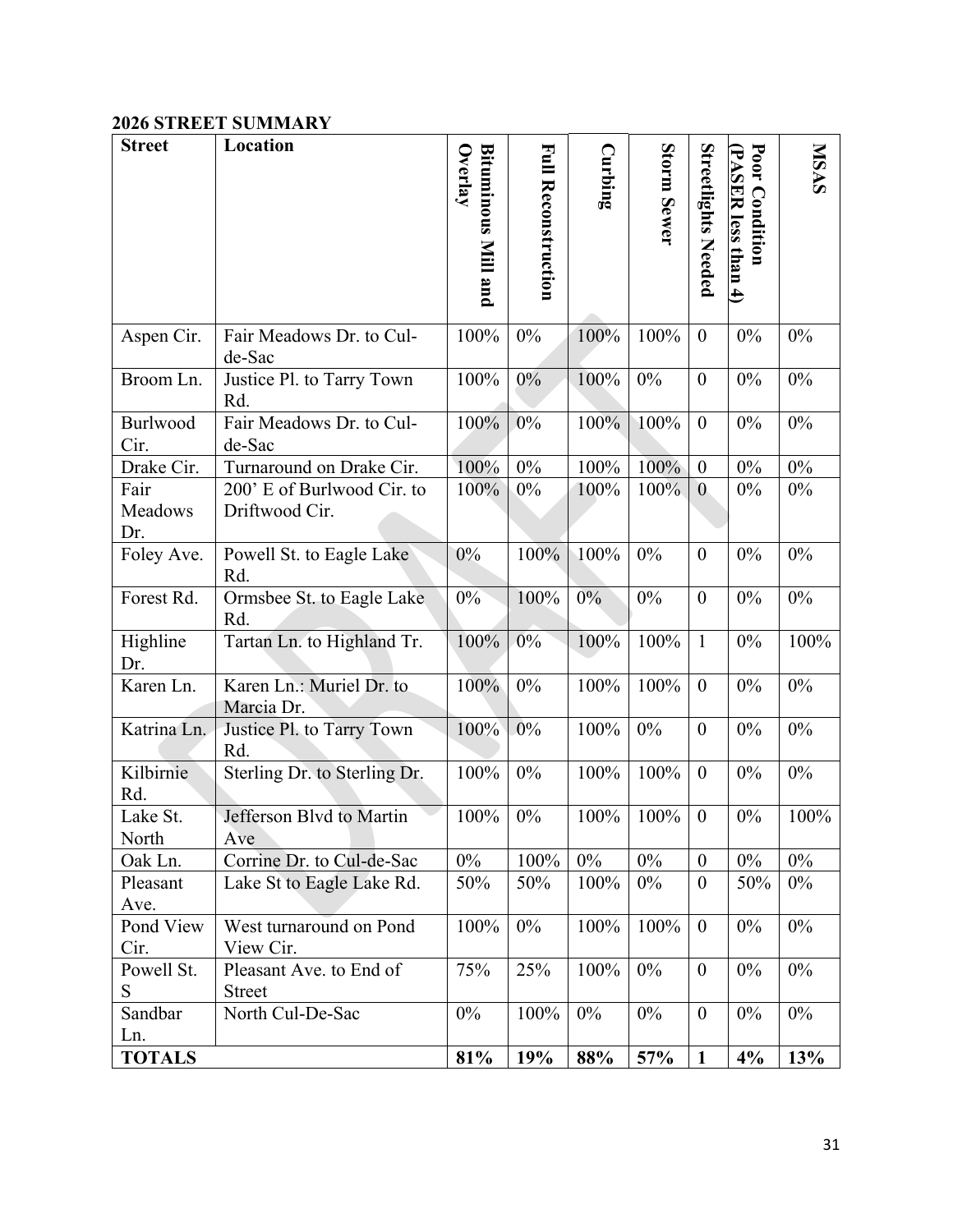#### **2026 STREET REHABILTATION PROJECT: TOTAL ESTIMATED QUANTITIES FOR RECONSTRUCTION**

| <b>Street</b>       | Location                         | Length $(\mathbf{L}\mathbf{F})$ | $\mathbf{C}$ urbing $(\mathbf{L} \mathbf{F})$ | Reclamation (SY) | New<br>(LZ<br>Pavement | Aggregate <sup>1</sup><br>(TN)<br><b>Base</b> | Storm<br>Ê<br>Sewer | Streetlights<br>$(\mathbb{E}\mathbf{A})$ |
|---------------------|----------------------------------|---------------------------------|-----------------------------------------------|------------------|------------------------|-----------------------------------------------|---------------------|------------------------------------------|
| Foley Ave.          | Powell St. to Eagle Lake<br>Rd.  | 240                             | 480                                           | 667              | 152                    | 387                                           | 480                 | $\theta$                                 |
| Forest Rd.          | Ormsbee St. to Eagle Lake<br>Rd. | 1,056                           | 2,112                                         | 2,875            | 668                    | 1,704                                         | 2,112               | $\theta$                                 |
| Oak Ln.             | Corrine Dr. to Cul-de-Sac        | 275                             | 550                                           | 733              | 174                    | 444                                           | 550                 | $\boldsymbol{0}$                         |
| Pleasant<br>Ave.    | Powell St. to Eagle Lake<br>Rd.  | 528                             | 1,056                                         | 1,467            | 334                    | 852                                           | 1,056               | $\Omega$                                 |
| Powell St. S        | Foley Ave. to End of<br>Street.  | 122                             | 244                                           | 325              | 77                     | 197                                           | 244                 | $\theta$                                 |
| Sandbar Ln.         | North Cul-De-Sac                 | 100                             | 200                                           | 1,111            | 63                     | 161                                           | $\theta$            | $\theta$                                 |
| <b>TOTAL AMOUNT</b> |                                  | 2,321                           | 4,642                                         | 7,178            | 1,468                  | 3,745                                         | 4,442               | $\theta$                                 |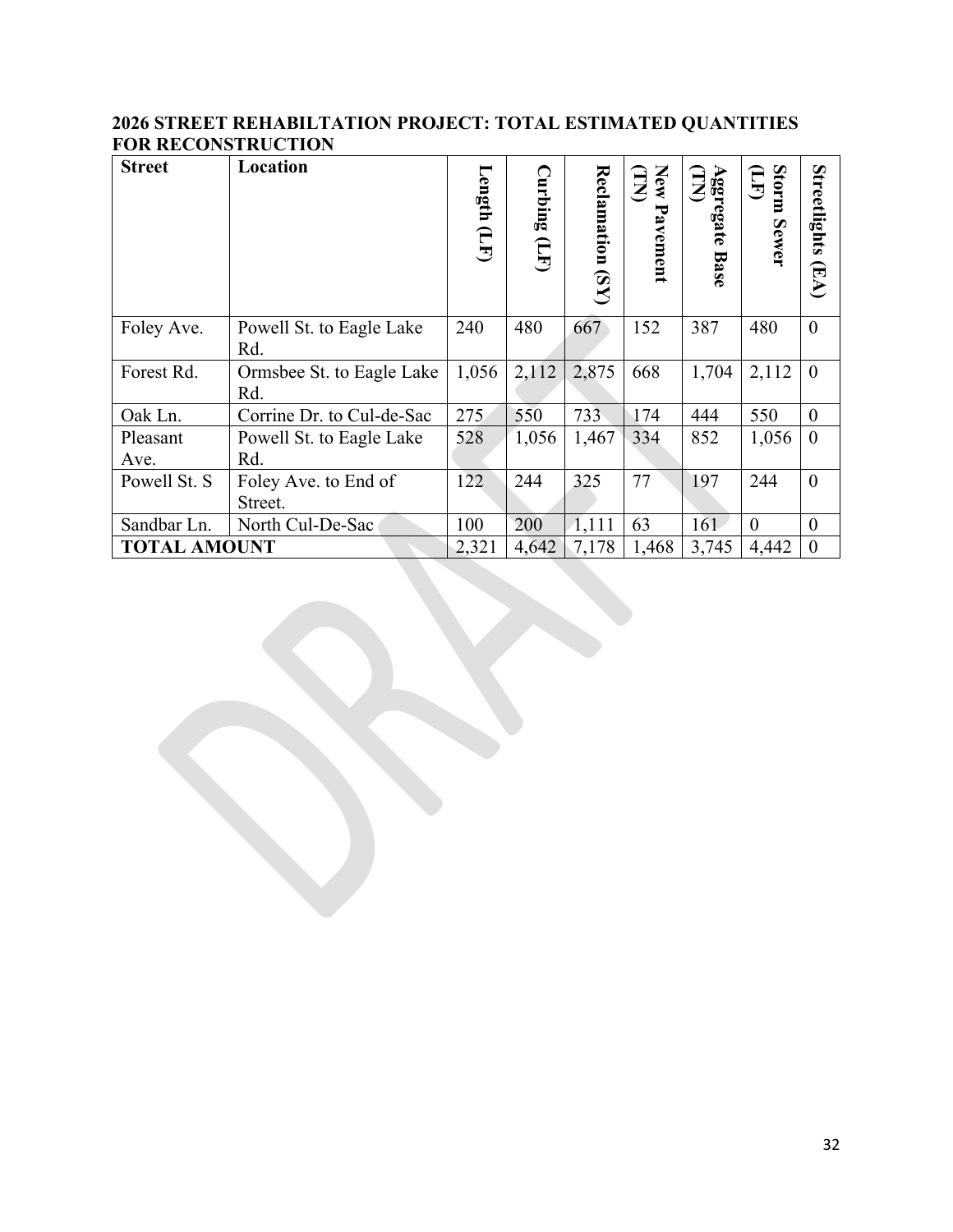### **2026 STREET REHABILTATION PROJECT: TOTAL ESTIMATED QUANTITIES FOR MILL AND OVERLAY**

| <b>Street</b>          | Location                                     | Length $(LF)$ | Milling (SY) | Curb Repair (LF) | <b>Base Repair (SY)</b> | ADA<br>Upgrade (EA) | Restoration (LF)<br>Boulevard | Pavement (TN) |
|------------------------|----------------------------------------------|---------------|--------------|------------------|-------------------------|---------------------|-------------------------------|---------------|
| Aspen Cir.             | Fair Meadows Dr. to<br>Cul-de-Sac            | 192           | 1,255        | 38               | 63                      | $\boldsymbol{0}$    | 384                           | 159           |
| Broom Ln.              | Justice Pl. to Tarry<br>Town Rd.             | 1,056         | 3,520        | 211              | 176                     | $\boldsymbol{0}$    | 2,112                         | 445           |
| Burlwood<br>Cir.       | Fair Meadows Dr. to<br>Cul-de-Sac            | 327           | 1,675        | 65               | 84                      | $\overline{0}$      | 654                           | 212           |
| Drake Cir.             | <b>Turnaround on Drake</b><br>Cir.           | 60            | 380          | 12               | 19                      | $\mathbf{0}$        | 120                           | 48            |
| Fair<br>Meadows<br>Dr. | 200' E of Burlwood<br>Cir. to Driftwood Cir. | 1,056         | 4,459        | 211              | 223                     | $\overline{0}$      | 2,112                         | 564           |
| Highline Dr.           | Tartan Ln. to<br>Highland Tr.                | 2,056         | 6,625        | 411              | 331                     | $\boldsymbol{0}$    | 4,112                         | 838           |
| Karen Ln.              | Muriel Dr. to Marcia<br>Dr.                  | 1,056         | 3,520        | 211              | 176                     | 0.75                | 2,112                         | 445           |
| Katrina Ln.            | Justice Pl. to Tarry<br>Town Rd.             | 2,073         | 6,449        | 415              | 322                     | $\boldsymbol{0}$    | 4,146                         | 816           |
| Kilbirnie<br>Rd.       | Sterling Dr. to<br>Sterling Dr.              | 528           | 1,877        | 106              | 94                      | 0.25                | 1,056                         | 237           |
| Lake St.<br>North      | Jefferson Blvd.                              | 1,056         | 4,459        | 211              | 223                     | 0.75                | 2,112                         | 564           |
| Pleasant<br>Ave.       | Lake St to Powell St.                        | 528           | 1,232        | 106              | 62                      | $\mathbf{0}$        | 1,056                         | 156           |
| Pond View<br>Cir.      | West turnaround on<br>Pond View Cir.         | 60            | 380          | 12               | 19                      | $\boldsymbol{0}$    | 120                           | 48            |
| Powell St. S           | Pleasant Ave. to<br>Foley Ave.               | 361           | 802          | 72               | 40                      | $\boldsymbol{0}$    | 722                           | 101           |
| <b>TOTAL AMOUNT</b>    |                                              | 10,080        | 34,760       | 2,016            | 1,738                   | 1.75                | 20,160                        | 4,397         |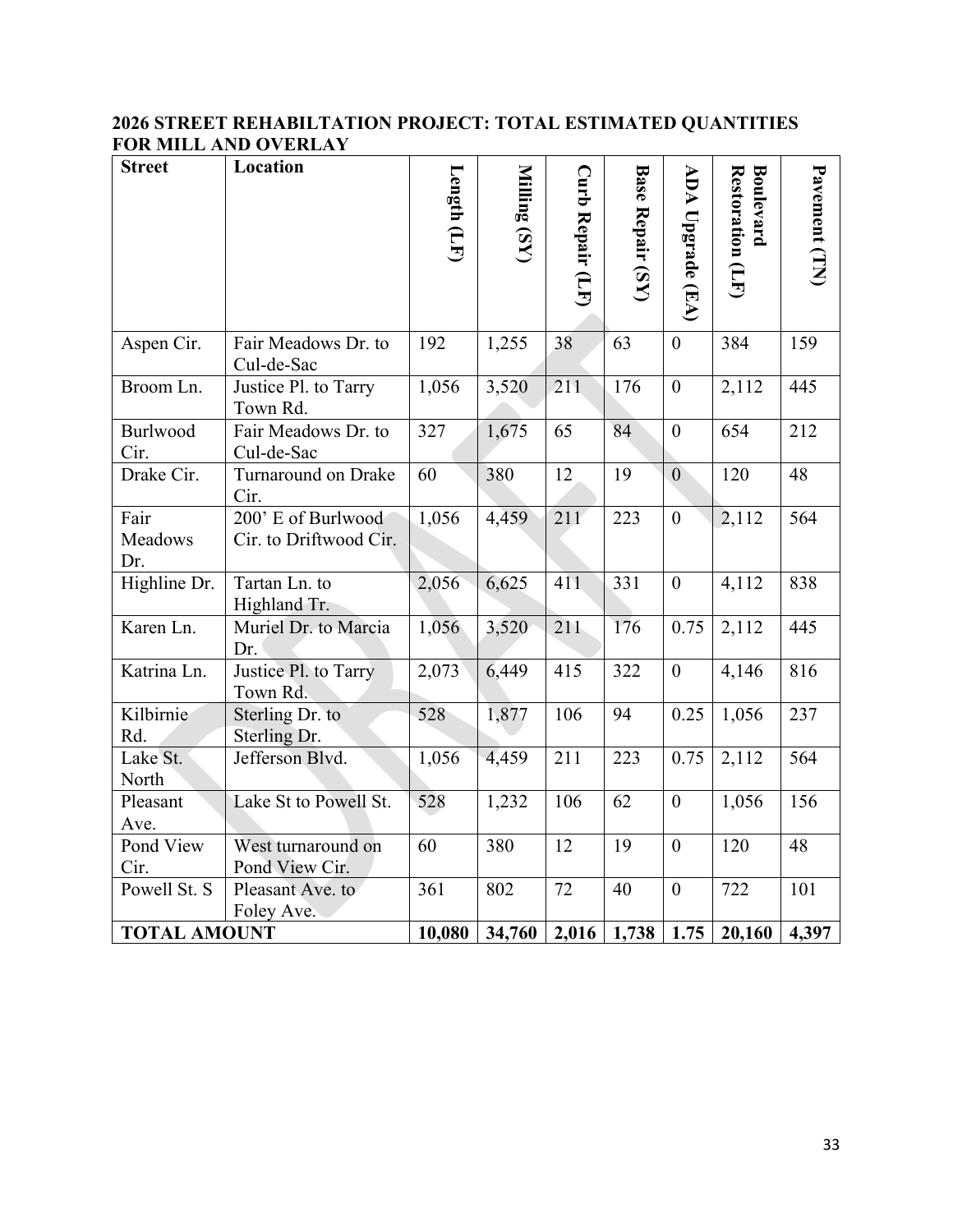| <b>Item</b>                       | <b>Amount</b>    | <b>Unit Cost</b> | Unit      | Cost         |  |
|-----------------------------------|------------------|------------------|-----------|--------------|--|
| Reclamation                       | 7,178            | \$4.43           | <b>SY</b> | \$31,814.54  |  |
| New Pavement                      | 1,468            | \$103.42         | <b>TN</b> | \$151,826.68 |  |
| Curbing                           | 4,642            | \$26.59          | LF        | \$123,450.27 |  |
| <b>Utility</b>                    | 2,321            | \$14.77          | LF        | \$34,291.74  |  |
| <b>Aggregate Base</b>             | 3,745            | \$22.16          | <b>TN</b> | \$82,986.01  |  |
| <b>Boulevard Restoration</b>      | 4,642            | \$14.77          | LF        | \$68,583.48  |  |
| Driveway Restoration              | 4,642            | \$29.55          | LF        | \$137,166.96 |  |
| Sidewalk                          | 2,321            | \$36.94          | LF        | \$85,729.35  |  |
| Miscellaneous                     | 2,321            | \$7.39           | LF        | \$17,145.87  |  |
| Engineering                       | 2,321            | \$14.77          | LF        | \$34,291.74  |  |
| <b>Storm Sewer</b>                | 4,642            | \$29.55          | LF        | \$137,166.96 |  |
| Streetlight                       | $\boldsymbol{0}$ | \$7,387.28       | EA        | \$0.00       |  |
| <b>TOTAL COST</b><br>\$904,453.62 |                  |                  |           |              |  |

#### **2026 STREET REHABILTATION PROJECT: ESTIMATED QUANTITIE'S COSTS FOR RECONSTRUCTION**

#### **2026 STREET REHABILTATION PROJECT: ESTIMATED QUANTITIE'S COSTs FOR MILL AND OVERLAY**

| Item                         | <b>Amount</b> | <b>Unit Cost</b> | Unit      | Cost           |
|------------------------------|---------------|------------------|-----------|----------------|
| Mill Pavement Surface        | 34,760        | \$3.69           | SY        | \$128,390.88   |
| Curb Repair                  | 2,016         | \$36.94          | LF        | \$74,463.75    |
| <b>Base Repair</b>           | 1,738         | \$36.94          | <b>SY</b> | \$64,195.44    |
| ADA Upgrade                  | 1.75          | \$5,909.82       | EA        | \$10,342.19    |
| <b>Utility Work</b>          | 10,080        | \$7.39           | LF        | \$74,463.75    |
| <b>Boulevard Restoration</b> | 20,160        | \$2.95           | LF        | \$59,571.00    |
| New Pavement                 | 4,397         | \$103.42         | <b>TN</b> | \$454,760.49   |
| Miscellaneous                | 10,080        | \$14.77          | LF        | \$148,927.51   |
| Engineering                  | 10,080        | \$7.39           | LF        | \$74,463.75    |
| <b>TOTAL COST</b>            |               |                  |           | \$1,089,578.77 |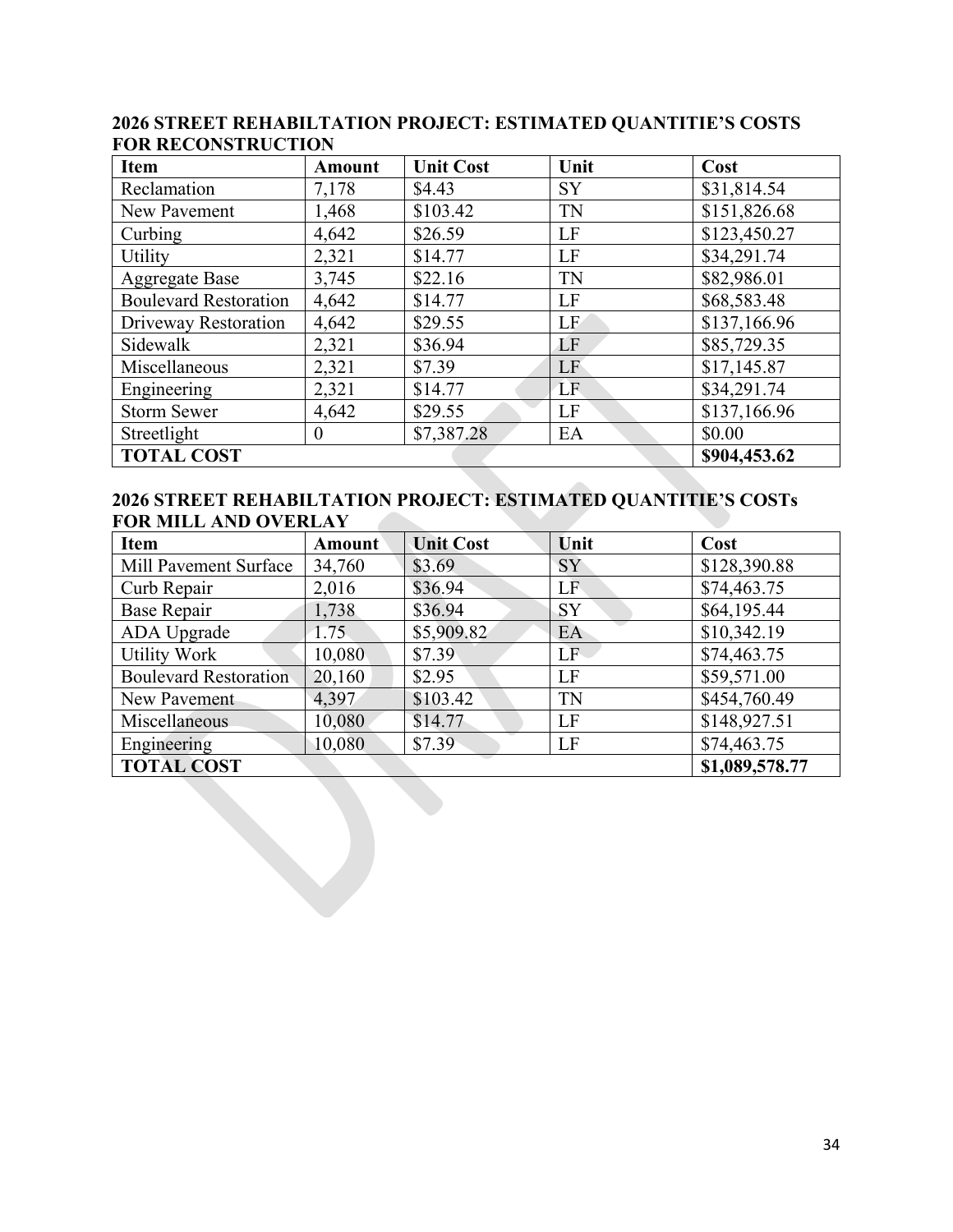| <b>Street</b>     | Location                                  | <b>Estimated Street Cost</b> |
|-------------------|-------------------------------------------|------------------------------|
| Aspen Cir.        | Fair Meadows Dr. to Cul-de-Sac            | \$31,604.95                  |
| Broom Ln.         | Justice Pl. to Tarry Town Rd.             | \$110,799.70                 |
| Burlwood Cir.     | Fair Meadows Dr. to Cul-de-Sac            | \$45,210.99                  |
| Drake Cir.        | Turnaround on Drake Cir.                  | \$9,647.64                   |
| Fair Meadows Dr.  | 200' E of Burlwood Cir. to Driftwood Cir. | \$79,288.42                  |
| Foley Ave.        | Powell St. to Eagle Lake Rd.              | \$93,189.02                  |
| Forest Rd.        | Ormsbee St. to Eagle Lake Rd.             | \$409,771.68                 |
| Highline Dr.      | Tartan Ln. to Highland Tr.                | \$128,280.80                 |
| Karen Ln.         | Karen Ln.: Muriel Dr. to Marcia Dr.       | \$215,901.63                 |
| Katrina Ln.       | Justice Pl. to Tarry Town Rd.             | \$110,799.70                 |
| Kilbirnie Rd.     | Sterling Dr. to Sterling Dr.              | \$210,405.68                 |
| Lake St. North    | Jefferson Blvd to Martin Ave              | \$62,017.35                  |
| Oak Ln.           | Corrine Dr. to Cul-de-Sac                 | \$106,643.66                 |
| Pleasant Ave.     | Lake St to Eagle Lake Rd.                 | \$250,582.59                 |
| Pond View Cir.    | West turnaround on Pond View Cir.         | \$9,647.64                   |
| Powell St. S      | Pleasant Ave. to End of Street            | \$77,718.53                  |
| Sandbar Ln.       | North Cul-De-Sac                          | \$42,522.40                  |
| <b>TOTAL COST</b> |                                           | \$1,994,032.39               |

## **2026 STREET REHABILTATION PROJECT: TOTAL ESTIMATED PROJECT COSTS**